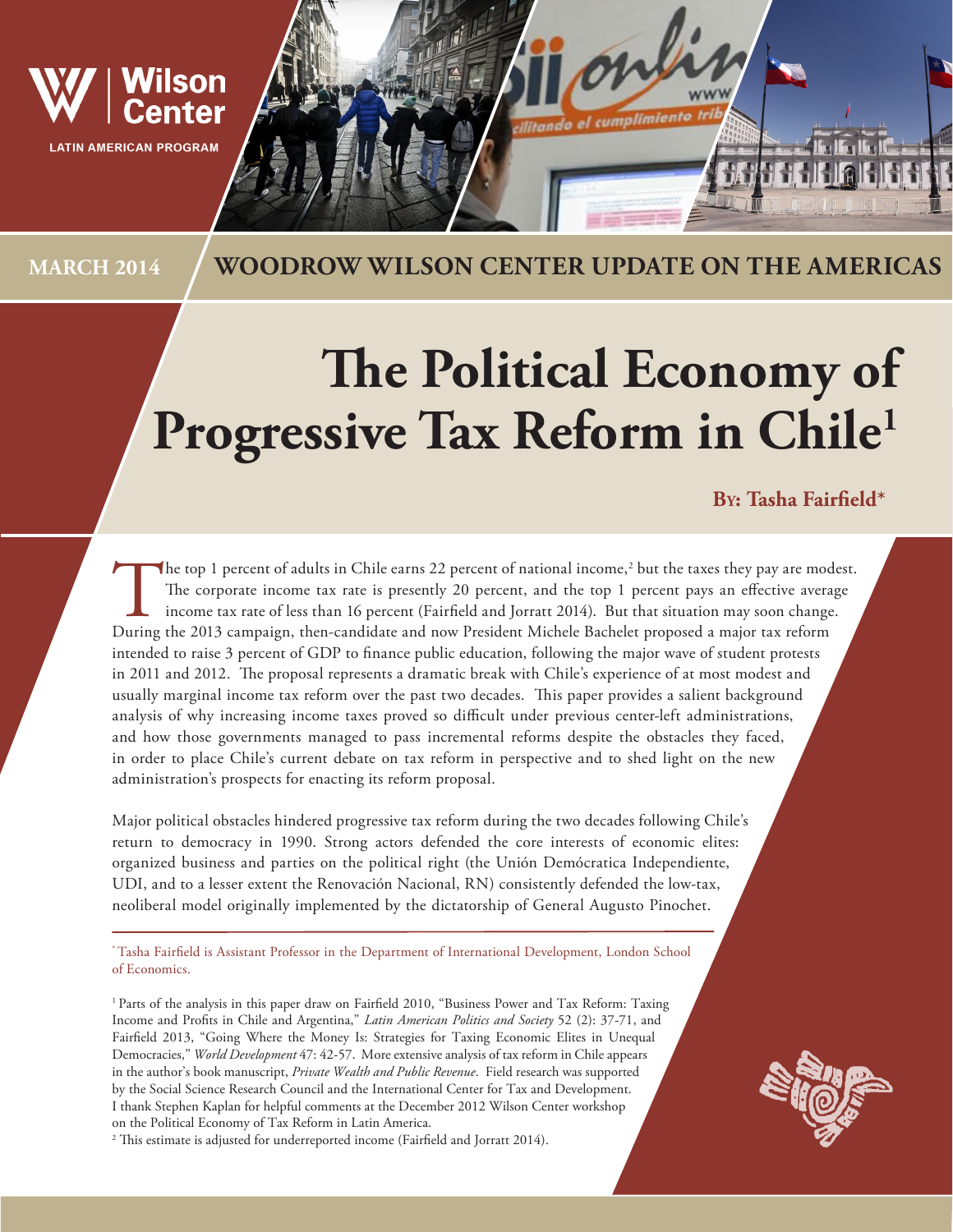Organized business was a key actor not only in corporate tax politics but also in individual income tax politics, since the primary inequity in Chile's income tax system is the preferential treatment of capital income (or income that can be disguised as capital income) compared to wage income. Business had a strong capacity to influence policy decisions due to its influential cross-sectoral peak association, the CPC (Confederación de la Producción y el Comercio), and ties to political parties on the right, especially the UDI. The CPC is one of Latin America's strongest encompassing associations (Schneider 2005); it helped build consensus across sectors and coordinated lobbying on issues of common interest to business, like taxation. The ability to present a united front strengthened business's bargaining position; CPC demands could not be dismissed by policymakers as narrow, illegitimate sectoral interests. Business's bargaining position was further enhanced by its capacity to form a united front with right parties against tax increases.

Chile's two right parties have very different origins, but both have strongly defended Pinochet's economic model. During the past two decades, they tended to vote against tax increases, as well as minimum wage increases and other regulatory and/or redistributive reforms that represented a move toward greater state

**The Latin American Program** and its Institutes on Brazil and Mexico work to address the most critical current and emerging challenges facing the Hemisphere. The Program sponsors relevant and timely research and uses its unparalleled convening power to provide a nonpartisan space for experts, decision makers, and opinion leaders to interact. Through its public events, briefings, and publications, the Program provides context, depth, and background to contribute to more informed policy choices in the United States and throughout the region. Broad outreach via print and on-line publications and traditional and social media extends this open dialogue to citizens of the United States, Latin America, and beyond. The Program is overseen by a distinguished international Advisory Board of preeminent scholars, public intellectuals, and business leaders and is chaired by former President of Uruguay Tabaré Vázquez.

The Program's work on democratic governance focuses on questions of improving democratic quality and state capacity, the relationship between democratization and internal armed conflict, the resurgence of populism, and the protection of human rights. It also explores the impact of public policies to promote social cohesion and address the region's persistently high inequalities. The Program's current approach builds on three decades of prior work on democratic governance at the Wilson Center, including path-breaking studies of the breakdown of democratic regimes, transitions from authoritarianism, challenges to the consolidation of democratic rule, decentralization, and the fostering of citizenship and socio-economic inclusion.

**We are grateful to the Tinker Foundation for its generous support of this project.** 

**Woodrow Wilson International Center for Scholars One Woodrow Wilson Plaza, 1300 Pennsylvania Avenue, NW, Washington, DC 20004-3027 tel. (202) 691-4000, fax (202) 691-4001 www.wilsoncenter.org/lap**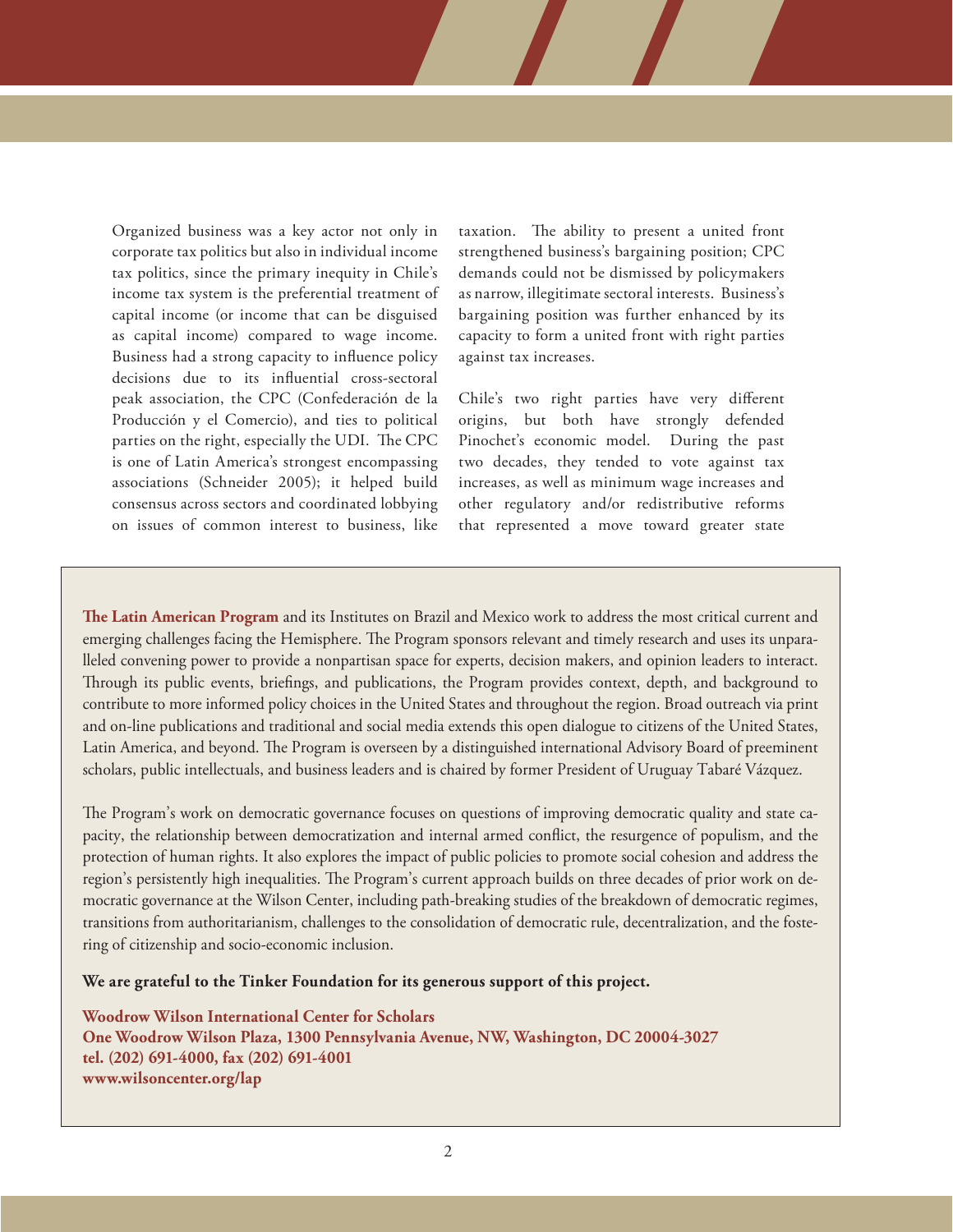involvement in the economy (Luna 2010). The UDI in particular has had strong ties to business that originated during the dictatorship. Former members of the Pinochet government who became UDI politicians also became board members of privatized enterprises (Silva 1996, Schamis 1999). Available evidence suggests that business generously funded the UDI, which reciprocated in what can be termed a "core constituency" relationship (Gibson 1996) by representing business interests in congress on economic policy issues. The right parties draw electoral support from high-income voters more generally through programmatic linkages, among which a key policy position is low taxation (Luna 2006). The parties on the right had significant capacity to influence policy due to strong representation in the senate. Thanks to electoral rules that favored the right and the presence of right-leaning unelected senators designated by Pinochet during the 1990 transition to democracy, the right controlled enough seats to veto legislation during the 1990s. During the 2000s, the right's veto power eroded, since the center-left Concertación coalition, which governed from 1990 to 2010, was able to replace several of Pinochet's designated senators with its own members. Nevertheless, the right and the left remained nearly tied in the Senate throughout the decade.

Business-right opposition made legislating any tax increases, let alone making the tax system more progressive, a difficult political battle for Concertación governments. The anticipation of coordinated business-right opposition deterred governments from proposing significant tax increases that high-level officials otherwise viewed as appropriate and desirable (Fairfield 2010). However, Concertación governments used a number of strategies that in conjunction with opportune timing helped to make marginal tax increases politically feasible. While these tax increases did not add up to significant change, they did help governments secure funding for social spending, and they contributed to incremental progress toward a more progressive tax system.

The body of the paper proceeds as follows: Section I provides a brief overview of Chile's tax system and identifies the main factors that have led to under-taxation of highly-concentrated income and profits; Section II explains the institutional context and the tax policymaking process in Chile following democratization; Section III discusses the strategies that Chilean governments have used to implement incremental tax increases; and Section IV examines cases in which they were applied with varying degrees of success. The paper concludes by returning to the current debate on income tax reform in Chile.

## **The Chilean Tax System**

Like most other Latin American countries, Chile relies heavily on indirect taxes (Figure 1). The revenues raised by the VAT equaled an average of 8.1 percent GDP over 1993-2005, constituting approximately 51 percent of total tax revenue. Meanwhile, the income tax generated an average of 4.0 percent of GDP. While Chile's overall tax revenue is not low by Latin American standards, Chilean governments have faced periodic revenue needs (with the exception of 2006-2009, when surging copper prices exogenously produced higher tax revenue). Given that the VAT base is already quite broad and the rate is relatively high (18 percent from 1990-2003 and 19 percent thereafter), increasing the income taxes paid by upper-income individuals and big businesses has been an obvious option for further increasing tax revenue.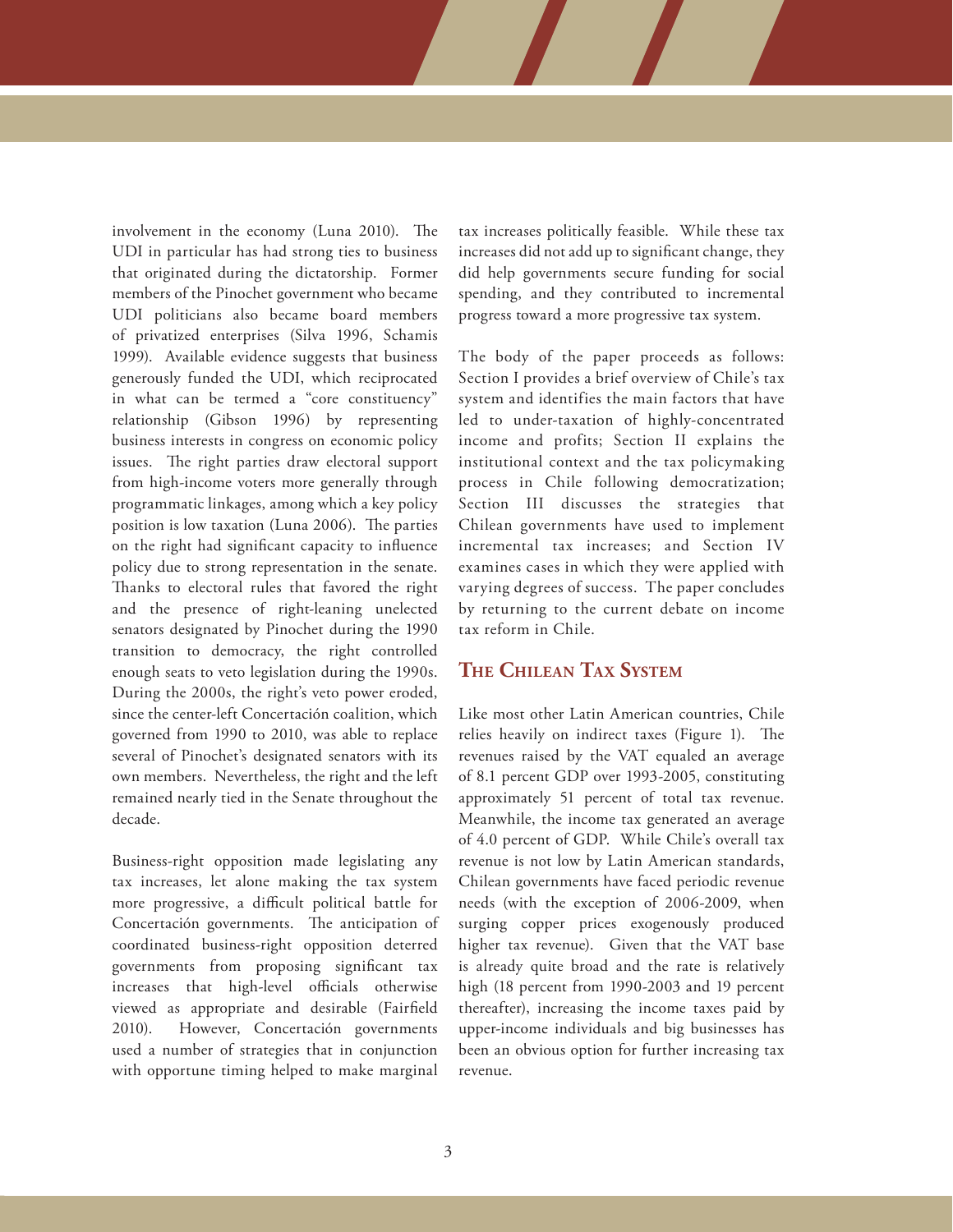

**Figure 1. Tax Revenue in Chile, 1993-2005**

Source: Serie Ingresos Tributarios, SII

Understanding the unique characteristics of Chile's income tax system is imperative for comprehending the nature of under-taxation of income and profits in Chile and the parameters of the tax reform problem. Chile has an "integrated" income tax system that ties together the corporate tax and the individual income tax. Businesses pay corporate tax on their accrued profits. This corporate tax functions as a withholding against business-owners' individual taxes. When a business distributes profits to its owners, those earnings enter into the owners' taxable income base, but the owners receive a credit for the corresponding corporate tax that the company already paid. This mechanism ensures that capital income is not "double-taxed."

The individual income tax rates for wealthy Chileans are much higher than the corporate tax rate. The top marginal income tax rate is 40 percent, while the corporate tax is currently only 20 percent (as of 2013), one of the lowest in Latin America. This large gap in tax rates was intended to create incentives for businesses to reinvest their profits and thereby contribute to economic growth and development. However, the income tax system has a problematic, unintended consequence: it facilitates tax avoidance and evasion. Owners of businesses organized as partnerships, which are much more common than publicly-traded corporations, find multiple ways to consume business profits without declaring those profits as individual income (which would be subject to the much higher individual income tax rates). For example, a recreational vehicle for personal use might be registered to the firm rather than the owner, or the owner might simply omit distributed profits on his or her individual income tax declaration. It is very difficult for the tax agency to detect this type of evasion for lack of information on earnings from a disinterested third party. In addition, independent professionals regularly "incorporate" in order to transform earnings that would otherwise pay high individual income tax rates into corporate income subject to the much lower tax rate. Wage earners are the only taxpayers who cannot manipulate the income tax system to their advantage—their income taxes are automatically withheld by employers.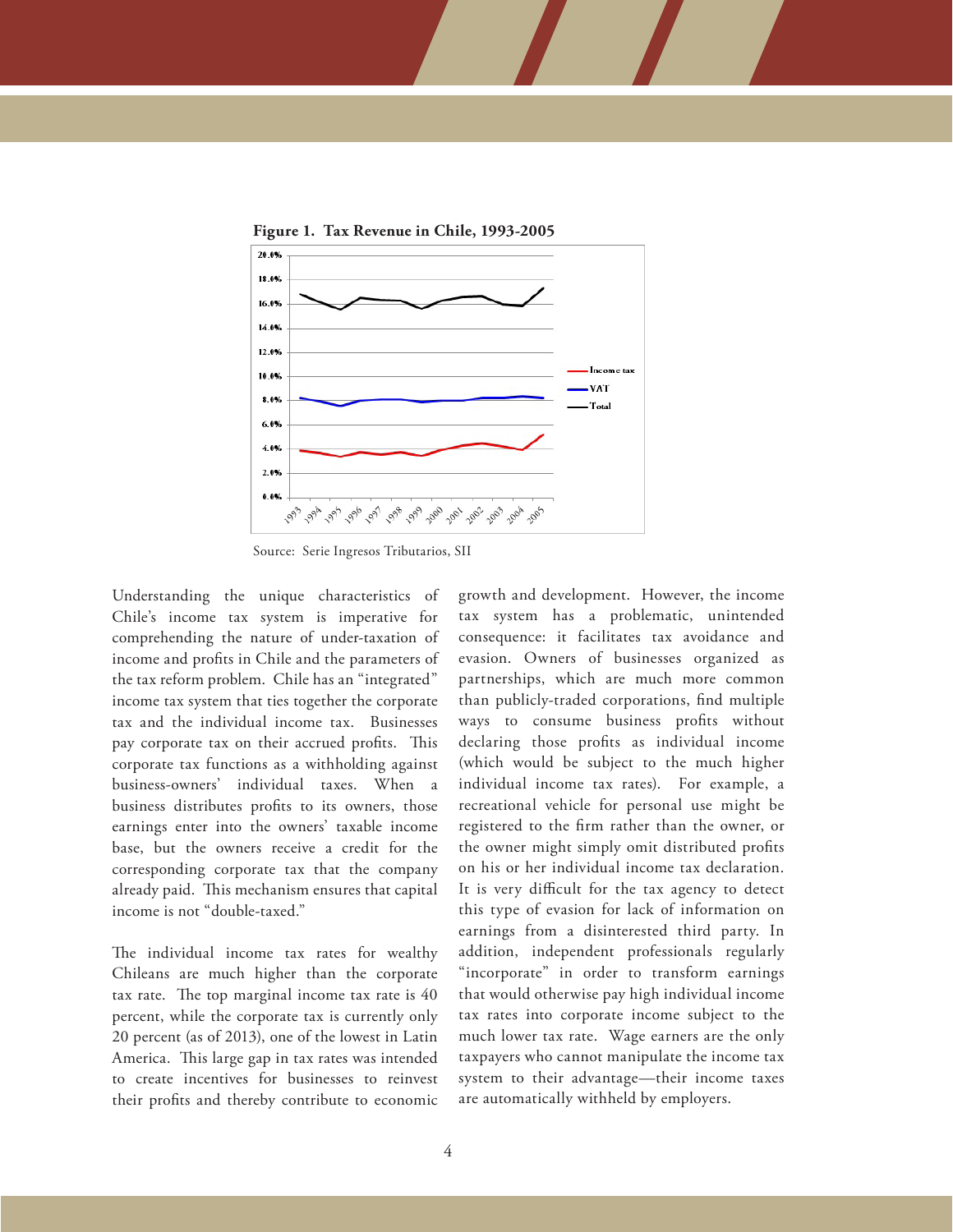Ultimately, the large gap between the corporate and individual income tax rates does little to stimulate productive investment (Jorratt 2009: 58), and it is a source of substantial tax expenditure. Jorratt calculates that that deferred taxation of business profits cost the state 0.9 percent of GDP in potential tax revenue in 2003 (SII 2004)*.* Because capital income is highly concentrated in Chile, this special treatment of capital income also erodes the progressivity of the income tax.

Numerous additional special treatments and privileges for capital income, including low tax rates and exemptions for capital gains, further erode the revenue capacity and progressivity of the income tax. Total tax expenditures in the income tax have fluctuated between 3.1 percent and 4.4 percent of GPD from 2003 to 2008 (Jorratt 2012).

This discussion illustrates that increasing the corporate tax rate and eliminating other tax privileges for capital income are critical for increasing the revenue capacity and progressivity of the Chilean income tax system. The cases examined in Section IV are examples of such measures.

## **The Tax Reform Policy Process**

Chile's stable institutional environment, along with its comparatively stable party system and highly-organized and cohesive business sector, contributed to a consistent pattern of tax policymaking from 1990-2010 under Concertación governments. The constitution grants the Chilean executive exclusive initiative on tax policy. Executive-branch authorities in the Finance Ministry drafted reform initiatives, often consulting with legislators and leaders of business associations in order to assess the political feasibility of proposed tax policy changes. When the executive branch ascertained that a reform option would not enjoy sufficient support in congress or would stimulate strong opposition from organized business, that option would be discarded. The anticipation of a veto by the right and Pinochet's appointed senators in congress helped remove multiple income tax initiatives from the agenda during the 1990s. Governments also had incentives to avoid provoking conflict with business on taxation—a core concern for the largely Pinochet-aligned private sector—in the period following the transition to democracy. A pattern of informally institutionalized consultation with business associations on all matters of economic policymaking (Silva 1997) reinforced these incentives to avoid conflict with business in areas affecting its core interests, so as not to disrupt productive cooperation on other issues (Fairfield 2010).

If the executive branch ascertained that a tax reform initiative had real prospects for enactment, a bill would be sent to congress. The lower house would consider the reform first, followed by the senate. Given that the center-right enjoyed greater representation in the Senate than in the lower house, thanks in part to electoral rules that are generally understood to favor the right, the most significant modifications to reform bills tended to arise from negotiations in the upper house. Although legislators can only vote to accept or reject measures in a tax-reform bill they cannot modify the text of a tax bill due to exclusive executive initiative—the executive regularly negotiated modifications to placate the right (and occasionally to maintain discipline within the governing coalition). Modifications were often necessary to ensure sufficient votes to pass legislation. In addition, Concertación governments tended to prefer securing at least some opposition votes in order to enhance the legitimacy and longevity of reforms; this style of policymaking rose out of the experience of key Concertación leaders during the 1973 coup and the subsequent dictatorship. For similar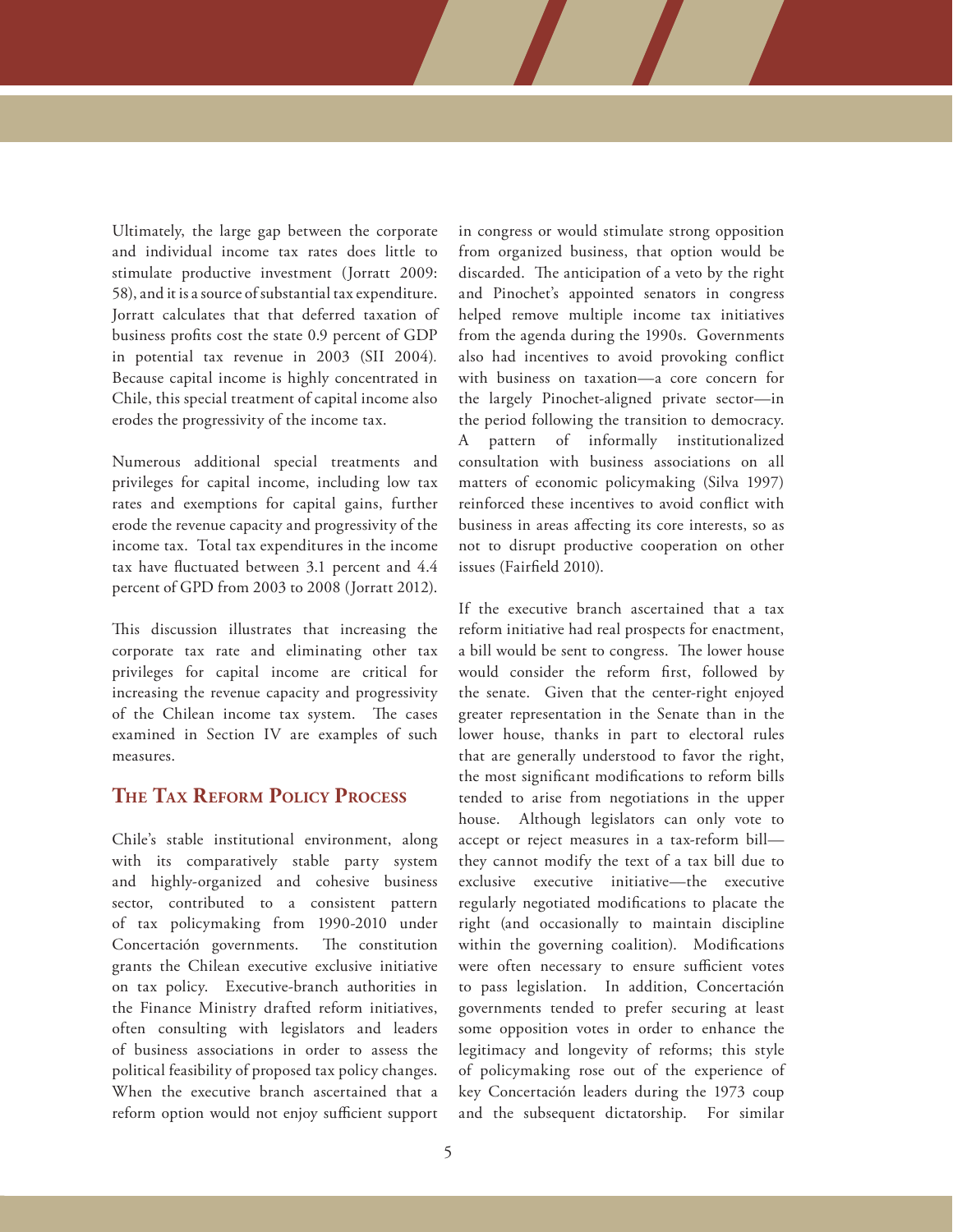reasons, governments tended to under-utilize strong constitutional executive powers (Siavelis 2002). Moreover, using veto powers constituted a "nuclear option" (Navia 2012) that could seriously undermine the executive's ability to negotiate reforms with the opposition in the future.3

## **The Concertación's Strategy Repertoire**

The Concertación developed a repertoire of what I term "tax-side strategies" and "benefit-side strategies" to manage strong opposition to tax increases from the business community and the right (Fairfield 2013).<sup>4</sup> The former, which include attenuating impact and legitimating appeals, apply design-based and/or framing techniques. The latter, which include emphasizing fiscal discipline, compensation, and linking to social spending, aim to focus attention on the benefits that taxation will fund. These strategies are designed to mobilize popular support for reform and/or to temper elite antagonism toward reform. Several of these strategies also served to consolidate support within the governing coalition itself; divisions between the more liberal wing of the coalition and its more statist, left-leaning wing occasionally threatened discipline on tax issues. Several of these reform strategies were employed in Chile as early as 1964 under the reformist government of Christian Democrat Frei Montalva (Ascher 1984: 128-131). Below I provide an overview of these strategies and explain the factors underpinning their potential for success as well as factors that occasionally limited the effectiveness of these strategies in the Chilean context. Some strategies have become less effective (if not less frequently

employed) over time, while others have become increasingly potent due to the changing nature of electoral competition with the right. In general, the Concertación made use of multiple reform strategies when advancing any particular tax increase.

#### *Attenuating Impact*

This strategy involves gradualism, with the goal of minimizing opposition to reform by limiting its impact. Rather than attempting comprehensive reform, Concertación administrations pursued incremental reforms, gradually increasing tax rates and broadening tax bases when feasible, in accord with President Aylwin's dictum from the early 1990s that reform should be undertaken "*en la medida de lo posible*." 5

Concertación administrations have used two reform design techniques to attenuate impact: phase-ins and "temporary" reforms. Phase-ins entail gradual implementation. For example, a tax-rate increase can be implemented in small increments over an interval of several years, or a base-broadening measure could be scheduled to take effect several years after its approval in Congress. Phase-ins give the business community a transition time to adjust their investment plans to tax increases or to finish projects that were already underway before the tax rules change. Consequently, phase-ins help to reduce business opposition and can neutralize concerns regarding a tax increase's potential impact on investment.

The second technique involves legislating a tax increase for a limited period of time, after which the pre-reform tax legislation will go back into

<sup>&</sup>lt;sup>3</sup> See Flores (2010) on incentives for cooperation created by Chile's party system.

<sup>4</sup> See Fairfield (2013) for a more general theoretical treatment of these tax reform strategies, with applications to additional Latin American country cases.

<sup>5</sup> Aylwin used this phrase with reference to his circumscribed pursuit of justice for military officials following the transition to democracy. *El País*, January 2, 1991: "Aylwin reitera que investigará a fondo la violación de los derechos humanos en Chile."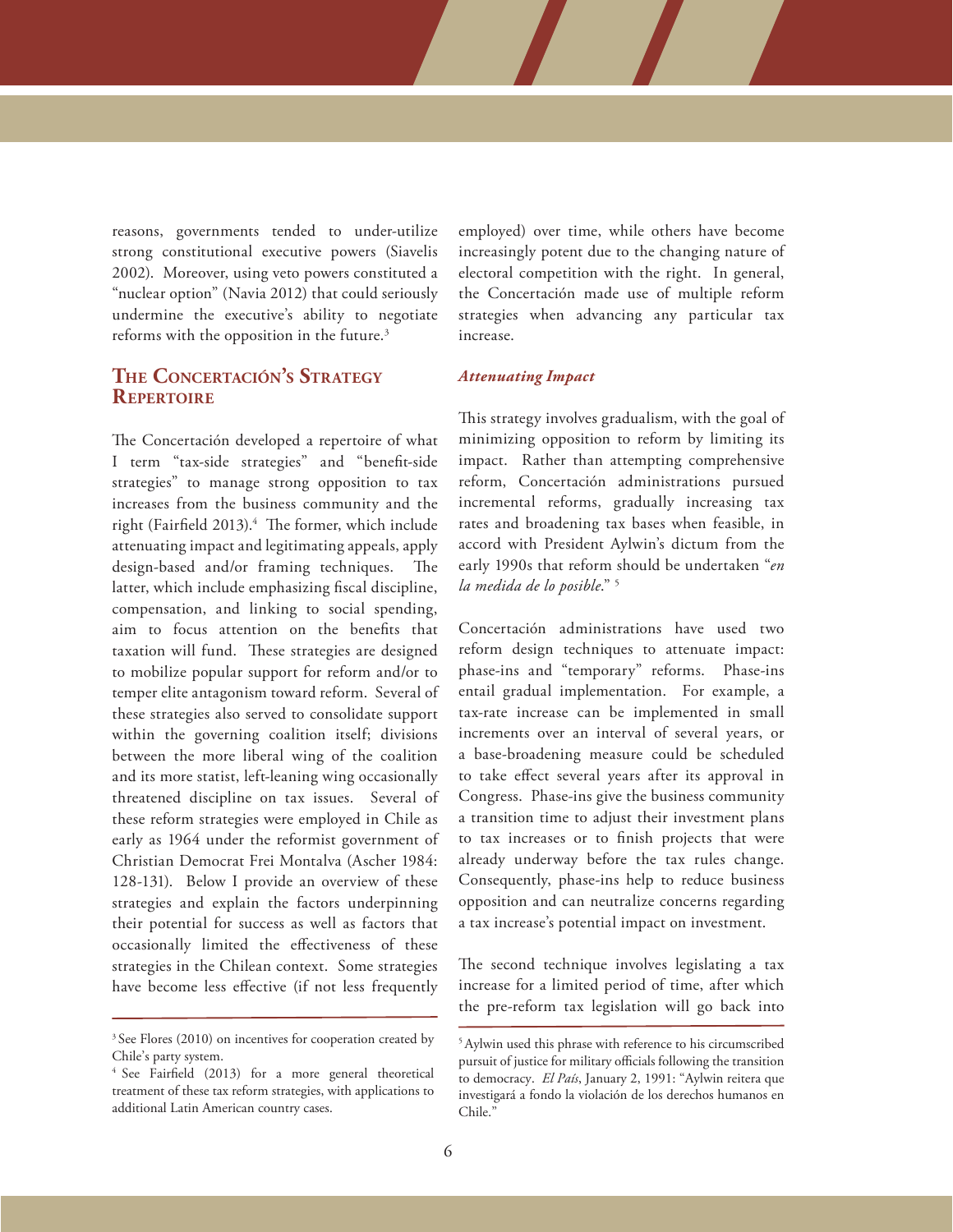affect. Variants of this technique, to which Ascher (1984: 131) refers as a "foot in the door" strategy, were employed by President Frei Montalva in the 1960s. This technique was also used in Chile's well-known 1990 tax reform: initially designing the corporate tax increase as temporary helped to get the initiative past business and the right, and the Concertación was later able to make the tax increase permanent. In fact, every time a government legislated a temporary tax increase, the reform was later renewed or made permanent. Renegotiating reforms that have already been in effect for several years is often easier than passing the reform for the first time; governments have been able to argue convincingly that the tax increase in question did not hurt investment, and they have argued that an abrupt loss of revenue would threaten fiscal discipline (see emphasizing fiscal discipline below).

While techniques that attenuate impact helped the Concertación extract more revenue from economic elites, business and the right became quite aware of this strategy over time and therefore tended to resist even marginal tax increases, based on the argument that the cumulative affects are non-trivial. former General Manager of the CPC (b 2007, interview) explained the business sector's resistance to even minor tax increases as follows: "What happened with many Concertación governments is that if you analyze a given law, or part of a law, on its own it does not have a big impact, but if you add up one law here and another six months later, and another and another, in the end, of course it has an impact." Likewise, marketing reforms as "temporary" became less effective over time, given that business and the right came to anticipate that the Concertación would try to make all such reforms permanent in the future—in essence, promises that tax increases would be temporary lost credibility. Accordingly, these actors sough to prevent reforms from passing in the first place.

## *Legitimating Appeals*

Legitimating appeals aim to mobilize public support by drawing on widely espoused norms like equity, thereby pressuring politicians to accept reforms they might otherwise oppose. In Chile, Concertación governments deployed such appeals in an effort to draw the right's attention away from the interests of its core business constituency to focus instead on the broader electorate and potential electoral costs to opposing tax increases.

Concertación governments applied two main types of legitimating appeals. The first type, vertical equity appeals, draws on the principle that taxation should be progressive. Equity appeals work best in conjunction with progressive reforms that clearly target economic elites rather than affecting middle or lower-income sectors as well. As in other countries, business and the right in Chile regularly sought to frame tax increases as affecting small businesses or the middle class usually professionals who although dramatically better-off than the average citizen are not members of the truly wealthy elite. This argument is harder to make when tax increases narrowly and patently affect the wealthiest taxpayers.

Vertical equity appeals in Chile served not only to put business and the right on the defensive, but also to align Concertación legislators behind executive tax proposals. On the one hand, targeting tax increases at upper-income sectors helped to secure support from more conservative Christian Democrats within the governing coalition, who were particularly vulnerable to the strategy by organized business and the right of framing tax increases as harmful to the middle class. During the 2000s, the Christian Democratic party competed with the UDI to represent "middle class" sectors (Navarette 2005: 129, Huneeus 2003: 122). Consequently, campaigns denouncing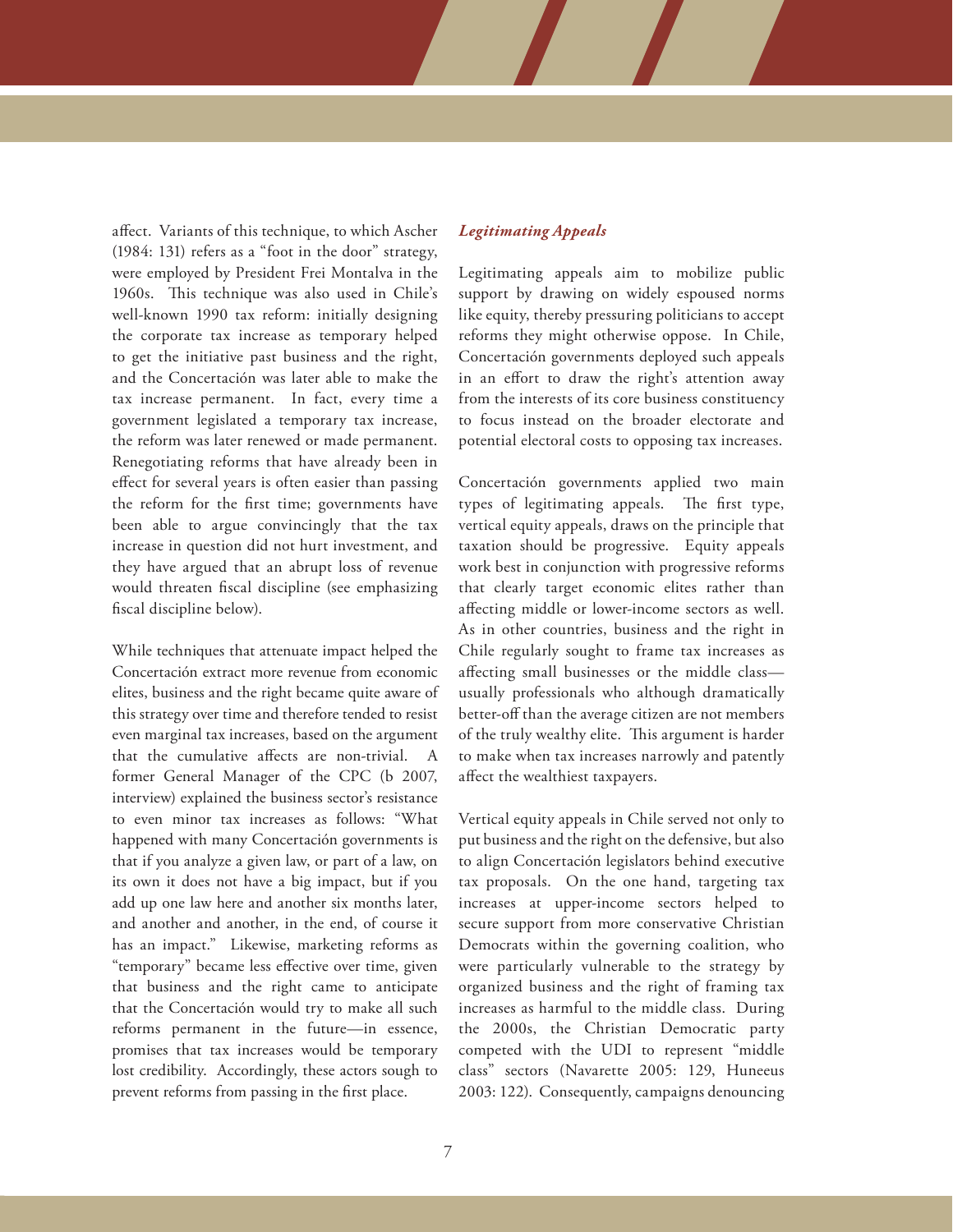tax increases as burdening small and medium businesses or working professionals could be quite effective for defeating tax reforms. The possibility that Christian Democrats and other legislators from the conservative wing of the Concertación might side with business and the right against the executive's tax proposals was a frequent concern for Finance Ministry technocrats. On the other hand, vertical equity appeals helped secure support from the left wing of the Concertación, which frequently complained that government policies were not sufficiently progressive and redistributive. To this end, the executive tried to use vertical equity appeals to promote even tax increases that strictly speaking were regressive, such as the 2003 VAT increase.<sup>6</sup>

The second type of legitimating appeal draws on the principle of horizontal equity—individuals or firms earning similar incomes should pay similar taxes, even if the sources of their income are different. Eliminating sectoral tax incentives and broadening the income tax base to include exempt forms of capital income are examples of reforms that enhance horizontal equity. Cutting down on tax evasion also improves horizontal equity. Horizontal equity appeals can not only mobilize public support, but may even generate actual support from within the ranks of economic elites. For example, law-abiding firms tend to support reforms designed to control corporate tax evasion. In Chile, business support for antievasion reforms varied depending on the measures proposed; for example, business accepted higher fines for tax evasion but strongly opposed granting the tax agency greater auditing powers. In theory, eliminating sectoral tax benefits can also generate support from business sectors that do not enjoy those benefits. In Chile, however, reforms to

eliminate sector-specific tax benefits generated at most tacit approval within the business sector, given strong business cohesion and solidarity in opposition to tax increases. In several cases, the business community banded together to actively oppose reforms that sought to raise revenue from under-taxed sectors—most notably the mining sector.

In general, legitimating appeals work best when political competition is strong, and when major elections are approaching. Under these conditions, politicians tend to be most attuned to public opinion. However, research on political parties and representation has shown that multiple factors can break the logic of democratic accountability, such that politicians may escape electoral punishment even if their policy positions diverge from public opinion (see for example Hacker and Pierson 2005, 2010). In Chile, the nature of the UDI's linkages to its electorate buffered the effect of legitimating appeals. While the party attracts support from economic elites based on its economic policy positions, including low taxation, the party wins votes from low-income sectors through personalistic appeals and smallscale clientelism (Luna 2010). The UDI therefore has had leeway to maintain mass electoral support despite policy positions against redistribution.

#### *Stressing Fiscal Discipline*

Emphasizing fiscal discipline with the goal of minimizing business-right opposition to reform was a consistent feature of tax politics in Chile from 1990 to 2010. During the transition to democracy, organized business and the right were concerned that the Concertación would engage in irresponsible spending, which was deemed a major cause of the economic problems of the Allende period, including hyperinflation. Pointing out that higher tax revenue was essential

<sup>6</sup> These appeals cited the fact that the bulk of tax revenue from the VAT originates from upper-income groups, given Chile's extreme inequality.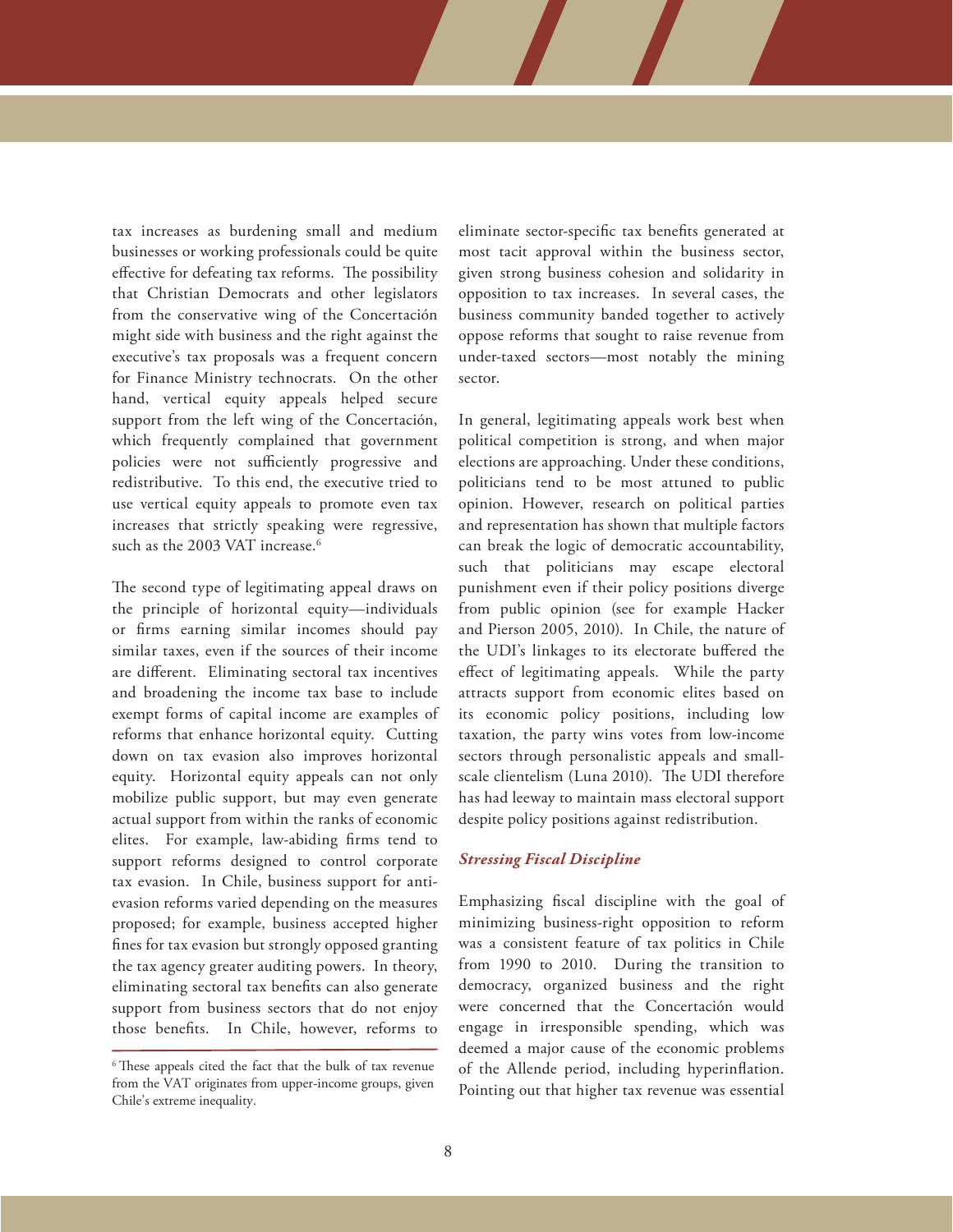for maintaining fiscal discipline – given increased demands on government resources in the context of democratization – was critical for passing the 1990 tax reform and making the corporate tax increase permanent in 1993 (Boylan 1996, Marcel 1997). After 2005, however, emphasizing fiscal discipline became a less effective strategy due to the context of record fiscal surpluses associated with high copper prices. Copper revenue entered state coffers both through the state-owned mining company CODELCO and through taxation of the booming privately-owned copper sector. Even governing-coalition politicians questioned the need to increase taxes to support new government expenditures in this context.

The Concertación almost always coupled emphasis on fiscal discipline with either linking to social spending or elite compensation. In fact, linking tax increases to social spending requires either tacitly or explicitly making the case that expanded spending is acceptable only if new resources can be generated to finance it. The same observation holds in the case of compensations for elites that entail fiscal cost, such as reducing other taxes.

#### *Linking to Social Spending*

Linking to popular benefits like social spending is a strategy for mobilizing public support and pressuring politicians to accept tax increases. Linking strategies help policy entrepreneurs place blame on legislators who vote against reform and can also create positive incentives for politicians to support reform by letting them share credit for providing popular benefits.

Linking tax increases to social spending has a long history in Chile and has been one of the most widely employed reform strategies following the transition to democracy. President Frei Montalva frequently employed this strategy in the 1960s (Ascher 1984: 129-130). Linking to spending

played a key role in forging support for the 1990 tax reform (Boylan 1996) and was employed in every tax increase since 1990, with only two exceptions.<sup>7</sup> Informants from the Lagos administration and prior Concertación administrations consistently expressed the view that tax increases were feasible only when the executive could argue that a particular program(s) required funding (2005 interviews: Finance Ministry A, Marcel, Marfán, Finance Ministry B). According to Former President Lagos (2006, interview), "The key to a tax reform is to link it to the destination of the funds. I never wanted to discuss the tax reform, I discussed what I was going to do with the money." Similarly, a Finance Ministry informant from the Aywlin and Frei administrations maintained, "You debate the public policies and the financing in the same package. They form parts of a whole, they are not separate things… That is a very key element" (Marfán 2005, interview).

The Concertación used three techniques for linking tax increases to spending. In some cases, links were based mostly on discourse—proposal texts and government officials explained that the tax increase was needed to fund expanded social spending. A second, stronger linking technique entailed formally including new spending programs with tax increases in the same legislative proposal, forcing both aspects to be debated at the same time and making the links more apparent as described above by Marfán. Even tighter links could be created by making spending initiatives contingent on approval of the tax increase. This third technique was possible because the executive branch in Chile has the privilege of exclusive initiative on tax reforms—as noted previously,

<sup>7</sup> These exceptions were the 2001 corporate tax increase, which was revenue-neutral due to an accompanying income tax rate cut, and the 2005 mining tax, which enjoyed strong inherent popularity and legitimacy based on nationalist sentiments.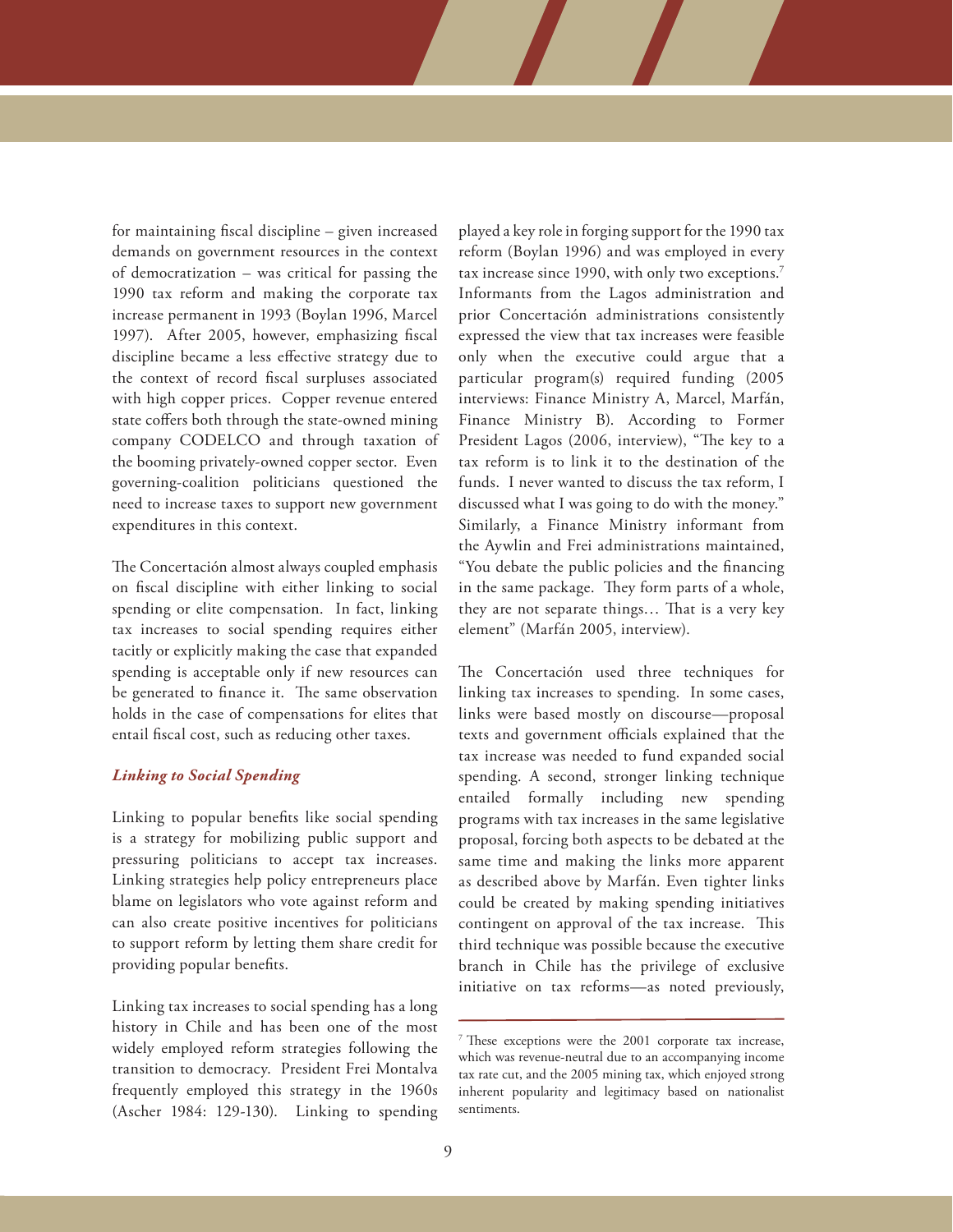only the executive can propose or amend a tax bill; while legislators can approve or reject measures in a tax bill, they cannot change the wording or the content of an article. Consequently, the executive could phrase a proposal such that if the tax increase were rejected, the spending program to be funded would not take effect. In the absence of exclusive initiative, contingency would not be possible; legislators could simply introduce their own modifications to the proposal and pass the spending measures but not the tax increases. Contingency allows for the tightest possible linking to social spending or popular benefits in Chile, since earmarking is prohibited by the constitution.

Linking to social spending could be an effective strategy for reducing opposition from the right for two reasons. First, there tended to be more consensus between the left and the right in Chile on social spending than on taxation. The Pinochet regime pioneered targeted spending during the dictatorship, partly to generate a base of popular support (Etchemendy 2004: 304-310, 314-315), and the Concertación subsequently adopted and expanded that model (Castiglioni 2005). Second, right-party legislators can feel electoral pressure to support popular programs. Especially in cases where the spending program is popularly viewed as – or can easily be framed as – highly justified on the basis of equity or morality, like increasing pensions for the elderly poor, opposing a tax increase linked to spending can be politically damaging. For example, an UDI deputy commented, "Yes, it has an impact – the government's capacity to say 'no, those people do not want to improve the social projects and will not give money for that,'…it hurts us, the story that the government manages to tell" (UDI.b 2005, interview).

Business was also sensitive to the possibility that rejecting tax increases designed to fund social spending could damage its public image and foment

demands for more extensive redistribution. Several business informants acknowledged that linking to spending made it more difficult to oppose tax increases (interviews: CPC.a 2005, CPC.b 2007). However, business and the right had no shortage of arguments with which to defend their opposition to tax increases even when linked to social spending. For example, business and the right increasingly maintained that social spending should be funded through improved efficiency, reallocation, privatization, or simply economic growth.

#### *Compensation*

By compensation, I refer to strategies that provide benefits for the elite taxpayers who will bear the burden of tax increases, as distinct from strategies that link tax increases affecting upper-income sectors to benefits for popular sectors which are not subject to the tax increase. Compensation can take many different forms, from implementing other reforms that economic elites want, to cutting taxes other than those selected for increases. In Chile, Concertación governments often created alternative investment incentives to replace tax benefits targeted for elimination or simultaneously reduced "inefficient" taxes that business opposed. Governments sometimes compensated business with tax stability agreements. In 1993, the government was able to make the 1990 corporate tax increase permanent in exchange for cutting top personal income tax rates and an informal agreement not to increase direct taxes for the next four years. And the government offered mining companies benefits in the form of extended tax invariability clauses to mitigate opposition to the new mining tax legislated in 2005.<sup>8</sup>

Generally speaking, significant compensations were necessary to reduce opposition to progressive

<sup>&</sup>lt;sup>8</sup> A similar technique was used when the Piñera government increased the mining tax to help finance reconstruction following the massive 2010 earthquake.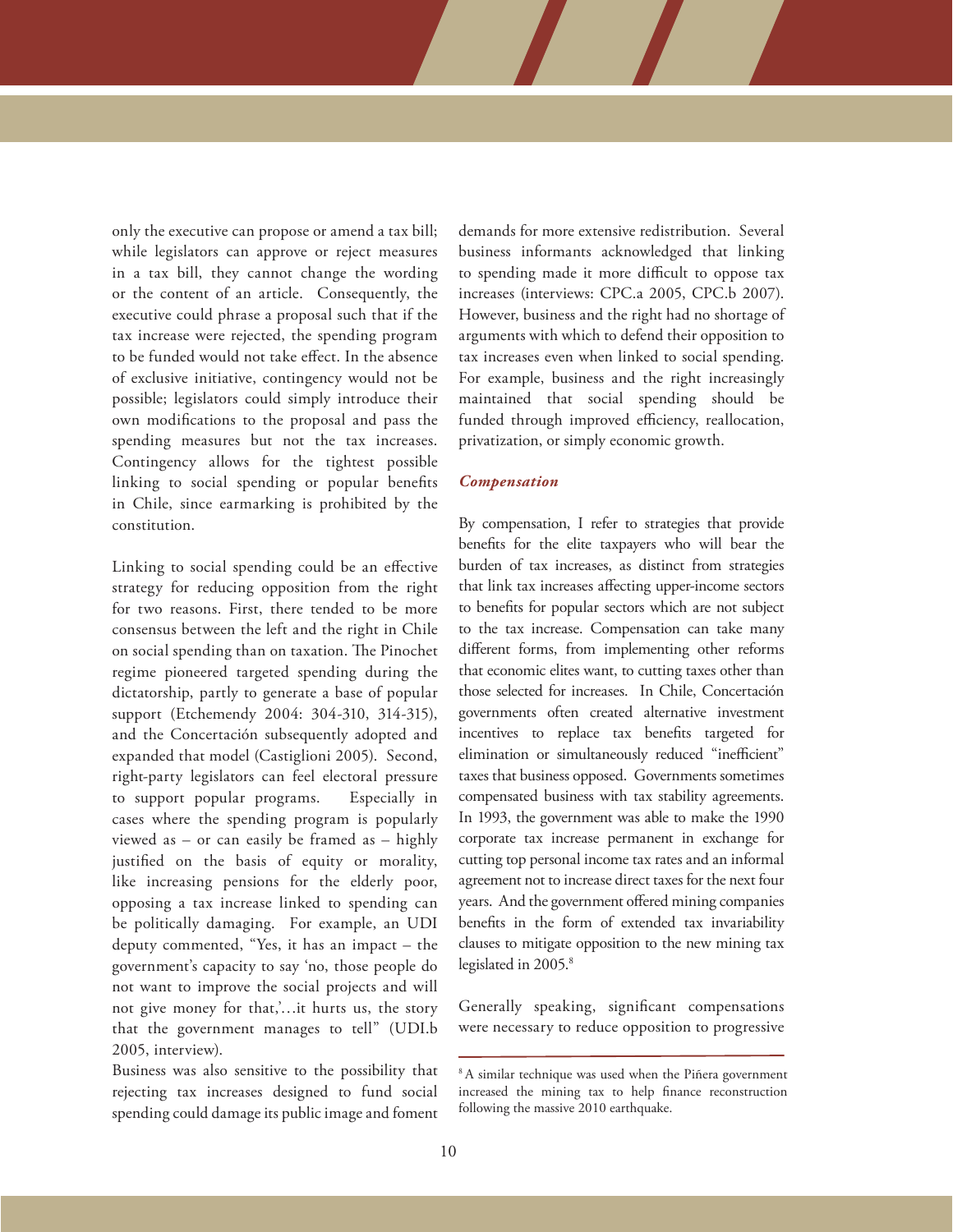tax increases, given the strength of business and the right, which defended the economic interests of upper-income sectors. In contrast, Argentine governments were able legislate more substantial tax increases in exchange for less expensive compensations, given the organizational weakness and fragmentation of Argentina's business sector and the absence of a party with strong ties to economic elites in congress (Fairfield 2013b).

## **Case Studies**

This section discusses three case studies from the Lagos administration (2001-2005): the 2001 Anti-Evasion Reform, the 2001 corporate tax increase, and the 2005 elimination of article *57 bis.*, a tax subsidy for certain stock owners. These reforms were the most important initiatives to increase income tax revenue and/or equity after the 1990 tax reform, which increased the corporate tax rate from 10 percent to 15 percent. Equity appeals effectively minimized opposition from the right in the 2005 reform, given the high salience of inequality during the presidential campaign. By contrast, multiple strategies proved marginally effective in the 2001 reforms. The section ends with a brief analysis of income tax developments during the center-right Piñera administration's (2010-2013) first year in office.

### *Anti-Evasion Reform*

Equity appeals and strategic reform design helped the Lagos administration legislate the 2001 Anti-Evasion reform during a period of economic recession and strong contestation from business and the right (Silva 2002). For political expediency, the government tried to raise revenue mostly with measures to fight indirect tax evasion. However, the Finance Ministry also proposed restricting some income tax benefits that facilitated tax avoidance. These income tax basebroadening measures were very modest in terms of

revenue yield, yet they were highly controversial. While equity appeals did not prevent difficult confrontations with business and the right, these strategies were nevertheless critical for legislating the reform*.* 

The government used vertical and horizontal equity appeals in an effort to contain businessright opposition. For example President Lagos invoked vertical equity at a public meeting in September 2000 when he decried that it was not fair for Chileans of modest means to pay 18 percent VAT on their purchases while those with more resources used loopholes to avoid paying their income taxes. He added: "There are bad Chileans who don't pay all their taxes. For that reason, I sent a proposal to the legislature aimed at ending tax evasion, so that all would pay their fair share in contributing to Chile's progress*.*"9 Meanwhile, the proposal text appealed to horizontal equity as follows: "Tax evasion represents a situation of great inequity, between those who fulfill their tax obligations and those who do not. Correcting this inequity is not only an ethical imperative; it is also indispensable to the proper functioning of a modern economy….The fact that some companies fulfill their tax obligations creates a situation of disloyal competition vis-à-vis the rest of the private sector."<sup>10</sup> The government applied equity appeals to the income tax base-broadening measures as well, by characterizing the use of what business

<sup>9</sup> Original Spanish: "Hay malos chilenos que no pagan todos sus impuestos y por eso mandé un proyecto al Parlamento para que no haya evasión tributaria, para que todos paguemos lo que nos corresponde para contribuir a progreso de Chile." *El Mercurio*, September 10, 2000: "Lagos pidió apoyo al proyecto contra la evasión."

<sup>&</sup>lt;sup>10</sup> Original Spanish: "La evasión de impuestos representa una situación de gran inequidad entre quienes cumplen sus obligaciones tributarias y quienes no lo hacen. Corregir esta inequidad no es sólo un imperativo ético, sino también un requisito indispensable para el buen funcionamiento de una economía moderna. … el cumplimiento de las obligaciones tributarias por parte de algunas empresas genera una situación de competencia desleal respecto del resto del sector privado." Mensaje de Proyecto 178-342, July 10, 2001.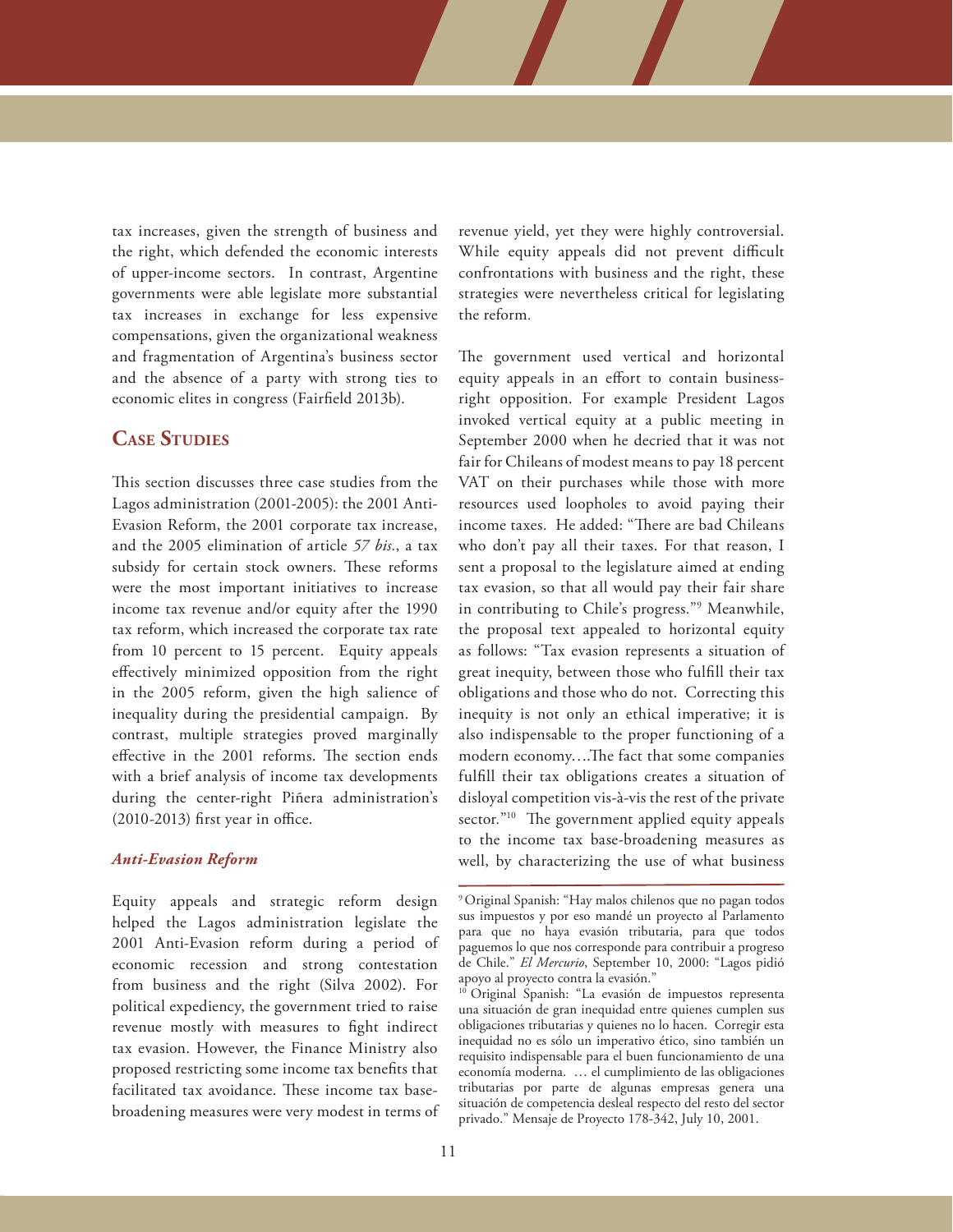and the right insisted were legal tax benefits as tax avoidance. Portraying the income tax measures as way to clamp down on morally inappropriate behavior, instead of just an alternative way to raise revenue, aimed to discredit and undermine business opposition. Executive-branch officials in fact publicly maintained that the reform did not include tax increases.11 The Anti-Evasion reform was also loosely linked to social spending, but that strategy played a secondary role given the strong moral legitimacy of curtailing evasion (interviews: Lagos 2007, Boeninger 2005).

Although the government had to negotiate important concessions to placate business and the right before the reform was approved, the equity appeals helped navigate the package through congress. Government informants asserted that the strategy put strong pressure on the right. The former Senate president asserted that the right found itself in an awkward position: "I definitely believe that they convinced themselves that their argument was not well-founded. [Interviewer: So in your opinion, the right was in a defensive position?] "That's it; absolutely defensive. Anything that had even the slightest whiff of a higher tax rate or levy, they opposed. They looked for whatever kind of argument.<sup>12</sup> Similarly, an eminent Concertación senator asserted: "For the opposition, it was never easy to be strongly against the reductions in tax evasion. That had a basic legitimacy, and was a very significant part of the package*. [Interviewer] But the right argued it was a disguised tax reform, was that effective?* No, and finally they had to concede that this was reasonable," (interview, Boeninger 2005). In fact, two right Senators explained to the press that they abstained instead of voting against the reform during its first hearing on the floor in anticipation of damaging government recriminations: "If we hadn't done so, President Lagos would have said that the opposition was opposed to combatting tax evasion."13 Seven right senators abstained when the reform came to a vote on floor, thereby conceding tacit acceptance.

#### *2001 Corporate Tax Increase*

The 2001 corporate tax increase, an idea that took shape while the Anti-Evasion reform was under debate, was legislated with a different mix of strategies. Compensating economic elites in conjunction with emphasizing fiscal discipline were the central strategies in this case; equity appeals and phase-ins were employed as well.

The modest corporate tax increase from 15 percent to 17 percent was made feasible by simultaneously reducing personal income tax rates for individuals in the top income brackets—the bill proposed cutting the top marginal income tax rate from 45 percent to 40 percent, cutting the rate for the second-highest bracket from 35 percent to 32 percent, and creating an intermediate bracket with a rate of 37 percent. According to Finance Ministry calculations, this tax cut exactly (along with additional modifications described below) offset the revenue gains associated with the corporate tax increase, making the reform package revenue-neutral. However, the government anticipated that reducing the gap between the

<sup>&</sup>lt;sup>11</sup> *El Mercurio*, October 8, 2000.<br><sup>12</sup> Original Spanish: "creo en definitiva ellos mismos se convencieron que su argumento no tenía mucho fundamento. [Interviewer] Así que en su opinión ¿la derecha estaba en una posición defensiva? Nada más, absolutamente defensiva, y cualquier cosa que oliera a un mayor gravamen, a un mayor impuesto ellos estaban en contra—buscaban cualquier tipo de argumento [en contra]," Interview: PDC 2007

<sup>13</sup> Original Spanish: "caso contrario, el Presidente Lagos hubiese dicho que la oposición se opone a que se combata la evasión tributaria." Senators Prat and Matthei, in *El Mercurio*, March 15, 2001: "Avance trámite de evasión tributaria."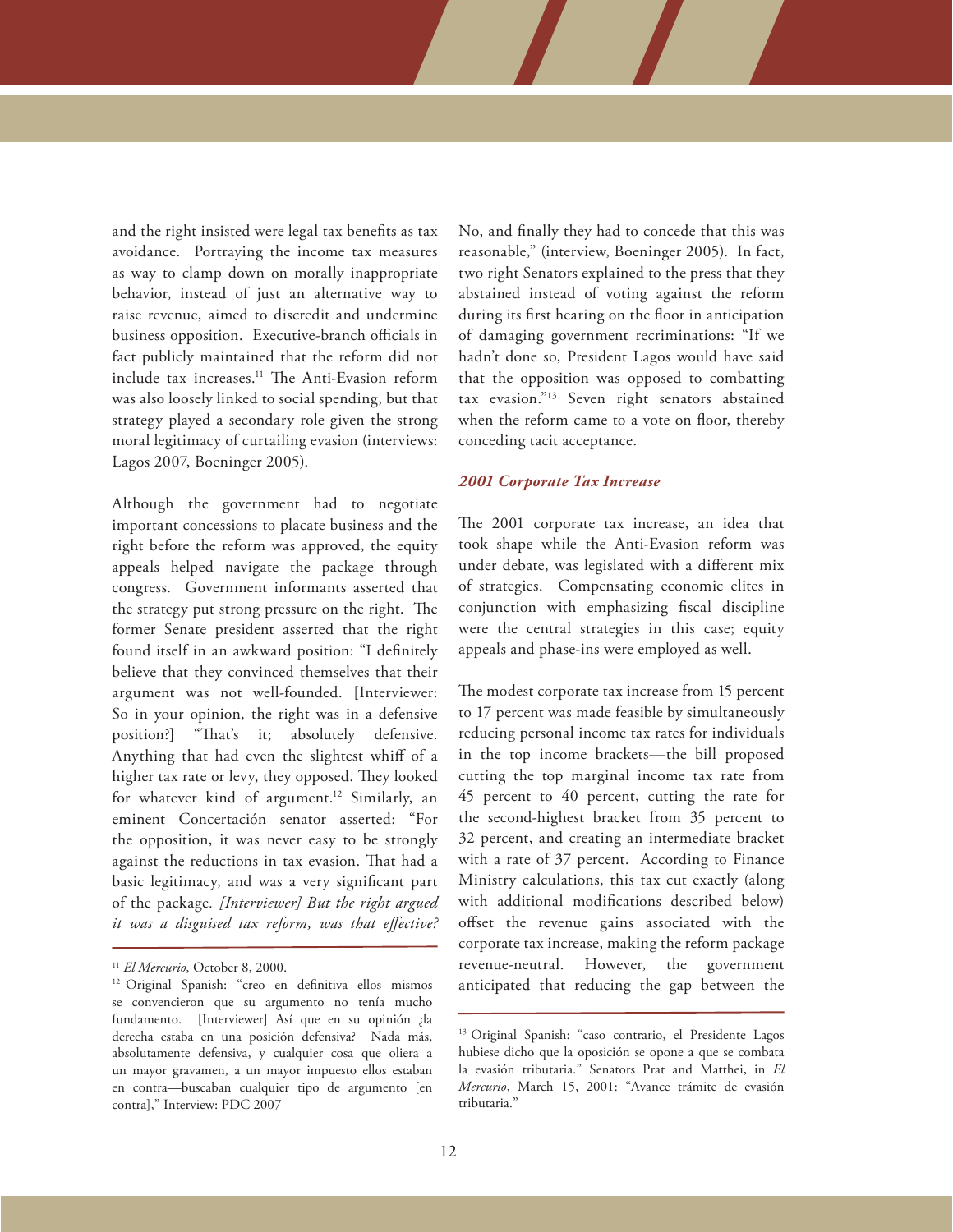corporate and individual income tax rates would reduce incentives for individuals to incorporate or under-declare distributed profits, thereby leading to some revenue gain at the margins.

The individual income tax rate cut compensated economic elites for the corporate tax increase. Business owners and independent professionals who did not engage in the types of avoidance and evasion described in Section I would in fact receive a net income tax reduction, since the corporate tax is simply an advance payment on taxes owed when profits are distributed to owners. Business owners and independent professionals who did engage in individual income tax avoidance and evasion would experience a very modest income tax increase, yet any other sources of income they earned would be taxed at the reduced individual income tax rates.

While the individual income tax cuts contributed to reducing the gap with the corporate tax, which the Finance Ministry (A 2007, interview) viewed as a major problem, its most important function was to reduce resistance from business and the right to the corporate tax increase. Former President Lagos (interview 2006) described the tax cuts as a "candy" to placate these powerful actors. As anticipated, business associations endorsed the personal income tax cuts as a move in the correct direction (CPC 2001). Right politicians likewise condoned these measures, given their sympathy with business's view that taxation in Chile was already too high.14 Meanwhile, the government asserted that the personal income tax cuts were untenable without the corporate tax increase, given the importance of maintaining fiscal discipline and sustaining social spending programs for poor Chileans.

Equity appeals entered the debate in a different way from the Anti-Evasion reform: the government, and especially key Christian Democratic legislators including Senator Foxley, portrayed the individual income tax reductions as a tax cut for the "middle class." The logic was that wage-earners, whose taxes are automatically withheld by employers, were the only taxpayers who could not find ways to avoid the high individual income tax rates, and in practice they therefore paid much higher effective tax rates than taxpayers with business income. The reform would therefore shift some of the effective tax burden from wage-earners to individual-income-tax-avoiding business owners. The net effect of the reform would thus be mildly progressive, given that accrued profits greatly predominated all other assets and income sources for taxpayers in the top brackets.

Of course, the few wage-earners who would benefit from the tax cuts hardly belonged to any notion of the "middle class" grounded in Chile's objective income distribution. These taxpayers in fact belonged to roughly the top 1 percent of adults (Agostini et al. 2013: 178). However, by comparison to Chile's far wealthier business magnates, these high-end wage earners fit with conceptualizations of the middle class employed by many Christian Democratic politicians seeking to court these constituencies, as well as rightcoalition politicians and the taxpayers in question themselves. Such subjective notions of the middle class have had important implications for tax reform elsewhere in Latin America as well (Rius 2013).

The government appealed to the broader universe of income taxpayers—also construed as members of the "middle class"—by increasing the taxable income threshold and by introducing a limited tax credit for mortgage payments. These measures <sup>14</sup> See for example Diario de Sesiones del Senado de Chile,<br> **14 See for example Diario de Sesión 18** Avenue 7, 2001

Legislature 244, Sesión 18a, August 7, 2001.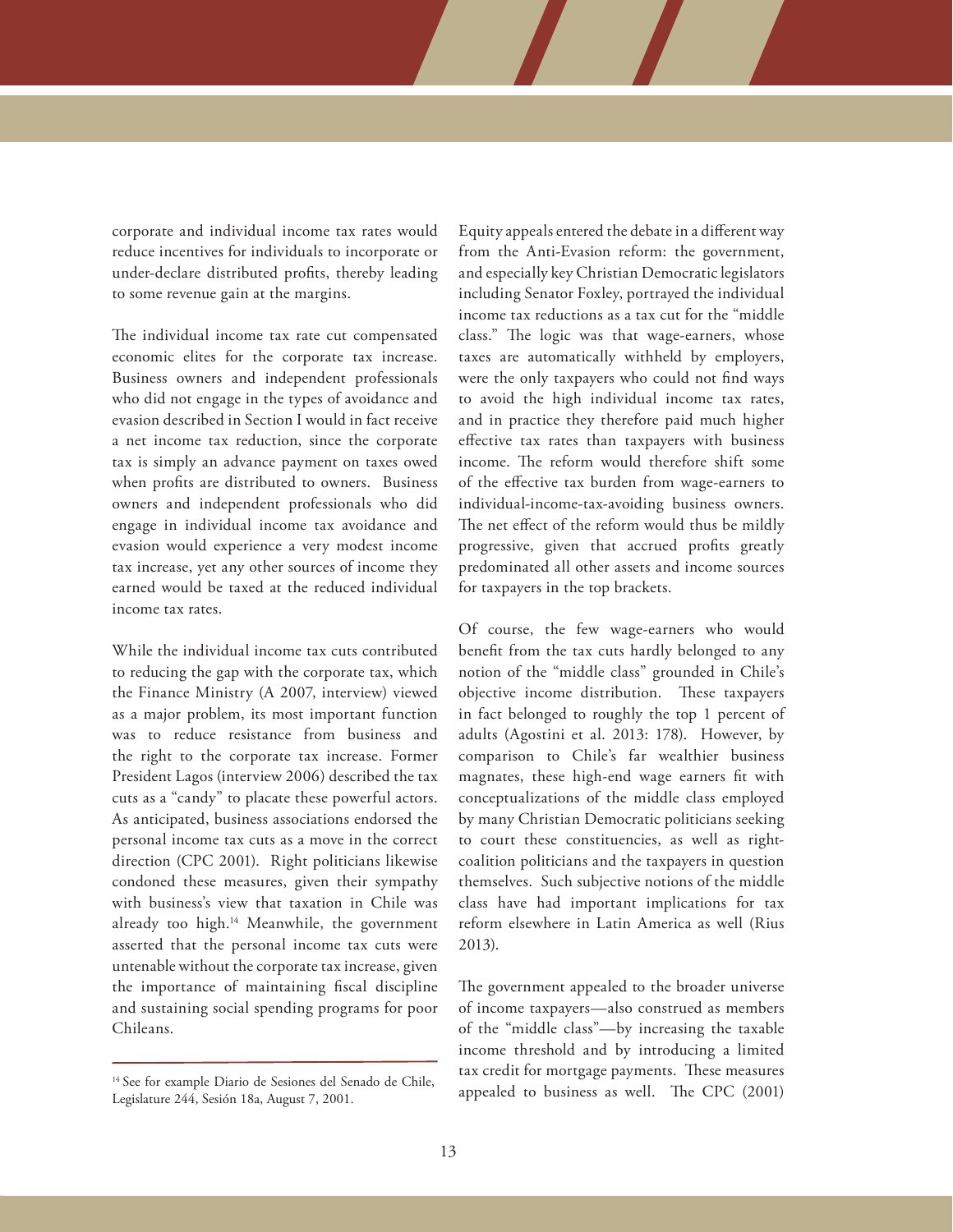endorsed the government's assertion that the mortgage tax credits would stimulate growth in the construction sector (Mensaje 96-344: 7).

In addition to compensating elites and framing the reform as enhancing vertical equity by reducing the burden on the middle class, the government gradually phased in the controversial corporate tax increase. The two-point increase was implemented in increments over a period of three years, such that the corporate tax rate would reach 17 percent only in the year 2004.

Negotiating the reform with the business community and the right proved difficult, despite the multiple strategies employed. Foxley (interview 2006) described the process as "*muy complejo con mucho conflicto*," ["very complex and with a lot of conflict"] and a prominent PDC Senator (interview 2007) described this mild corporate tax increase as the tax initiative that business and the right most strongly disliked during Lagos' administration. Most of the RN and several of the designated senators voted in favor of the reform package as a whole, given their approval of the personal income tax cuts, but the UDI abstained to register their objection to increasing the corporate tax. The UDI voted *en bloc* to eliminate the corporate tax increase during the subsequent line-item vote.

Counterfactual analysis suggests that prospects for legislating the corporate tax increase would have been far worse had the personal income tax cuts been omitted from the reform—it is clear from transcripts of the senate debate that this compensation was critical for garnering support from among the ranks of the right coalition and the designated senators. RN senators who voted against the UDI's motion to eliminate the corporate tax increase nevertheless spoke favorably of Chile's low corporate tax rate; the RN proposed

its own motion to increase the corporate tax to 16 percent rather than 17 percent.<sup>15</sup> Designated senators who supported the reform package as a whole also expressed concerns over raising the corporate tax.

#### **Eliminating** *57 bis.*

In 2005, the Lagos administration employed vertical equity appeals to help enact another income tax base-broadening reform. The tax benefit known as "*57 bis*," inherited from the dictatorship, was essentially a government subsidy for wealthy owners of new-issue stocks that served no justifiable technical ends. The Concertación had long wanted to eliminate this tax benefit, but opposition from business and right curtailed prospects for reform.

However, an unusual opportunity for reform arose during the 2005 presidential campaign. UDI candidate Lavín blamed insufficient progress toward reducing poverty and inequality in Chile on the Concertación, despite the right's history of blocking redistributive reforms: "After 16 years of Concertación governments, there are a million and a half Chileans who live in overcrowded conditions, 190,000 people who live on 37,000 pesos (\$65.00 US) a month, and another 6 million Chileans who live on less than 2,500 pesos (\$4.40 US) a day."16 President Lagos responded with the following public challenge: "The famous Article 57-bis is still in force and signifies a tremendous source of inequality…instead of talking so much,

<sup>&</sup>lt;sup>15</sup> This motion did not come to a vote given that it violated the terms of exclusive executive initiative.

<sup>&</sup>lt;sup>16</sup> Original Spanish: "después de 16 años de gobiernos de la Concertación, hay un millón y medio de chilenos que viven hacinados, 190 mil personas que viven con 37 mil pesos al mes y otros 6 millones de chilenos que viven con menos de 2 mil 500 pesos al día." Quoted in *La Tercera*, March 27, 2005: "Iglesia pide que los votantes se informen."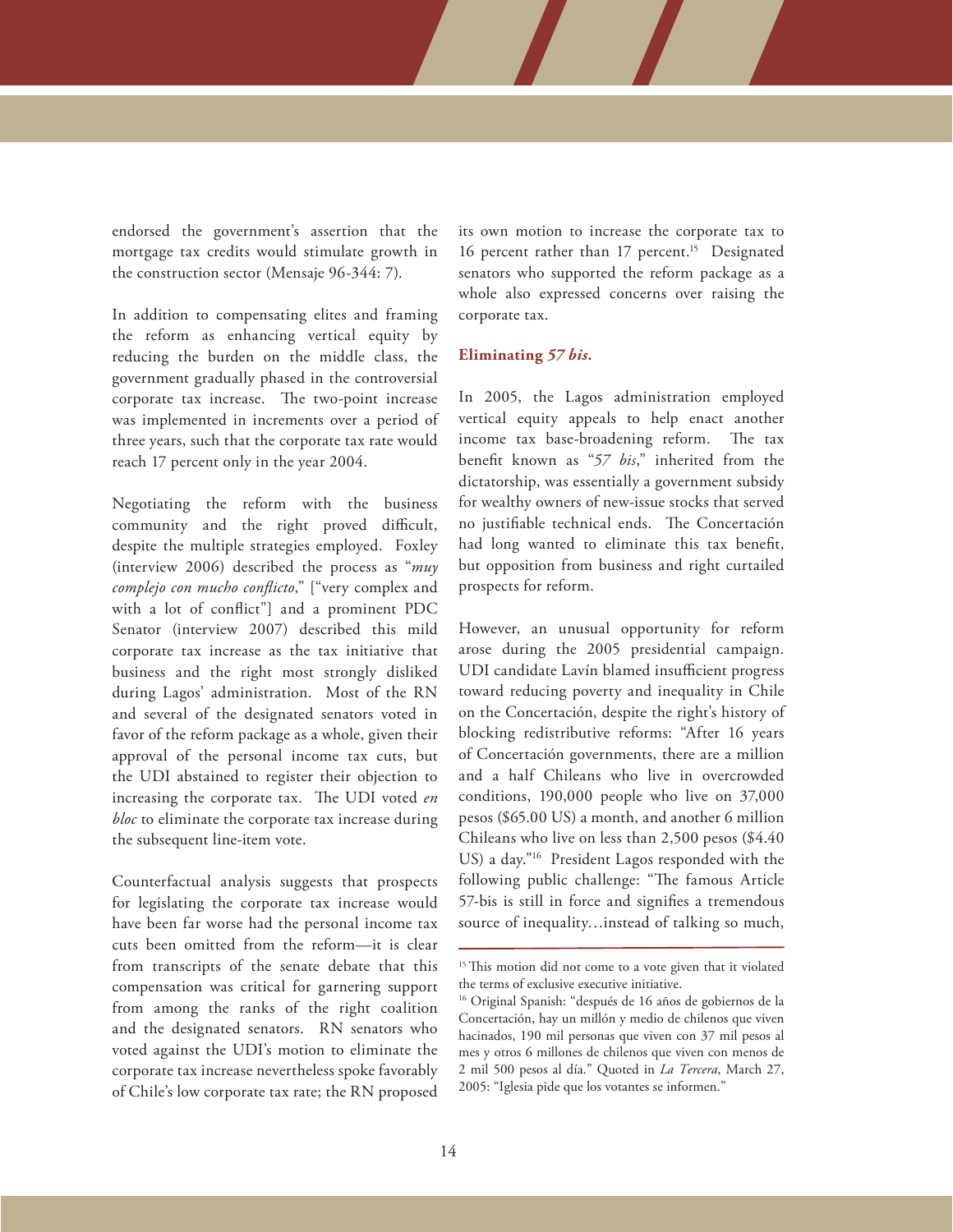how about if tomorrow we introduce a proposal for a new law and in less than 24 hours, Article 57-bis would be struck down?"17The government's vertical equity appeal was highly effective. Lavín quickly accepted the challenge, and the right followed his lead in the senate despite business complaints. The bill received almost unanimous approval in congress after only a brief debate. Whereas the Anti-Evasion reform was stalled in congress for almost a year, the 2005 reform was enacted in less than a month.

Because of the high-profile exchange between Lavín and Lagos and the salience of inequality during the presidential campaign, the anticipated political cost to the right of defending business interests was much higher than had been the case in 2000-01 while the government was working to legislate the Anti-Evasion reform. Had the right decided to oppose the 2005 reform, it would have played directly into the government's hand by providing evidence that the right was hindering equity-enhancing reforms in Chile, and that Lavín could not command authority over the unruly right coalition. The right often countered government tax initiatives by framing tax increases as hurting the middle class; yet this approach was impossible because the 2005 reform narrowly affected economic elites. Tax agency data showed that a mere 0.5 percent of adults received 72 percent of the tax expenditure associated with *57 bis*. 18 With the election close at hand, the right feared that voters would punish Lavín at the polls (UDI b 2005).19

#### *Piñera's 2010 Corporate Tax Increase*

Income tax politics took an unexpected turn in 2010 when newly-elected right-coalition president Piñera temporarily increased the corporate tax to 20 percent. This reform emerged from an unusual conjuncture of factors. First, a massive and devastating earthquake created major, unanticipated revenue needs that made tax increases imperative in the view of many economists. Informants concurred that the administration would not have considered tax increases had the earthquake not occurred, in accord with Piñera's campaign platform and congruent with the preferences of organized business and the right. Second, Piñera experienced strong political pressure to signal that his administration would not be a government by and for big business. Piñera was one of Chile's wealthiest businessmen, and the Concertación mounted a concerted campaign to delegitimize his presidency on that basis. Leaders within the right coalition judged that Piñera could have won the election by a wider margin had he taken more concerted efforts to alleviate concerns over potential conflicts of interest associated with his extensive business endeavors. These issues continued to plague the administration during its first months in office. Accordingly, government advisors hoped that increasing the corporate tax would signal Piñera's separation from the business world and regain public confidence.

Strategies pioneered by the Concertación helped the Piñera administration legislate the reform. Most importantly, the corporate tax increase was temporary. Moreover, the corporate tax increase was gradually phased *out,* in contrast to the usual Concertación practice of phasing *in* tax increases. The reform stipulated that the rate would fall from 20 percent to 18.5 percent in 2012, returning to 17 percent in 2013. This reform design made the

<sup>17</sup> Original Spanish: "El artículo famoso, 57 bis, todavía está vigente y significa un tremendo apoyo a la desigualdad... en lugar de hablar tanto, ¿qué tal si mañana mandamos un proyecto de ley y en menos de 24 horas se aprueba derogar el 57 bis?" Lagos quoted in *El Mercurio*, May 10, 2005: "Lagos reta a Alianza a derogar exención tributaria en 24 horas." 18 SII 2005: 43

<sup>19</sup> *El Mercuri*o: May 12, 13, 2005.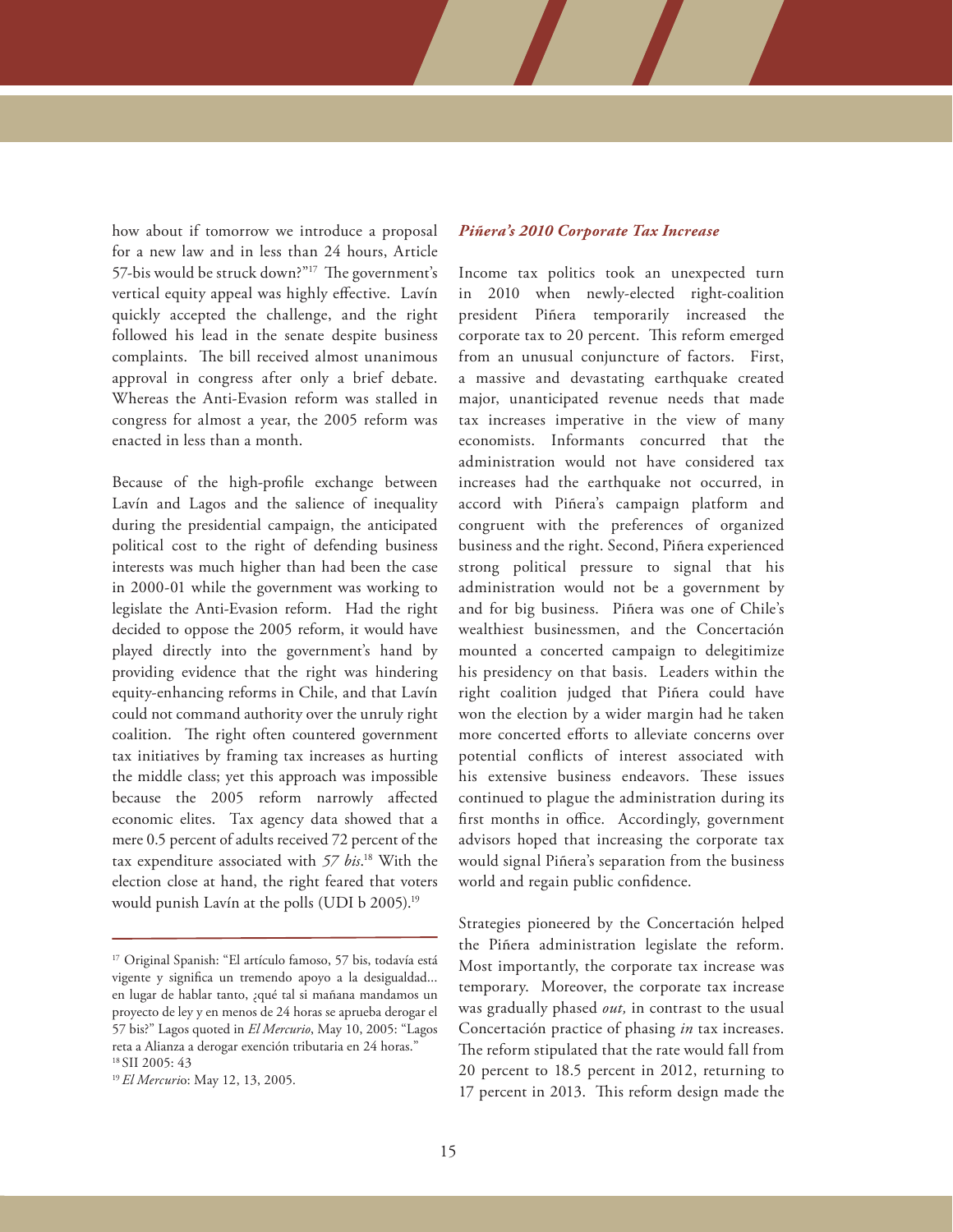temporary nature of the tax increase more credible and helped win acquiescence from business and reluctant UDI legislators. In addition, the government included several compensations for economic elites, including a reduction of the stamp tax, which business associations had long lobbied to eliminate, and expanded tax credits for charitable donations.

## **Recent Tax Developments: The 2011-12 Student Protests and New Reform Initiatives**

Despite the major political challenges associated with taxing economic elites in Chile, recent developments have created new opportunities for much more substantial tax reform. The 2011 and 2012 student protests that captured the world's attention have dramatically expanded the scope of debate on progressive taxation. Not only did the students' demands for major educational reform create massive new revenue needs, but the students also explicitly demanded that the government finance reform through progressive taxation. As politicians from both the left and the right struggled to improve their abysmal approval ratings and respond to this new organized constituency of young people with significant disruptive capabilities, a major debate on the structure of the tax system commenced. The student offensive compelled the Piñera administration to permanently raise the corporate tax to 20 percent, despite its clear prior intent that the 2010 increase would be temporary, in an effort to mitigate pressure for more radical reform.20

The 2013 presidential campaign focused further attention on the issues of taxation and equity. Opposition candidates presented a variety of what in the Chilean context can be viewed as radical income tax reform proposals, in stark contrast with the incremental reforms of previous years. Bachelet's campaign platform proposed increasing the corporate tax rate to 25 percent, eliminating the tax deferral for business income, $21$  and lowering the top personal income tax rate from 40 percent to 35 percent — given that broadening the income tax base to include retained corporate profits will significantly increase taxes owed by the Chileans at the top of the income distribution. The right strongly criticized the proposal during the campaign, as expected. However, business assumed a more cautious position of warning that the tax reform—and especially eliminating the tax incentive for reinvested profits—would affect growth, investment, and employment, but with a much milder tone compared to reactions against even modest tax increases in previous years. This cautious approach no doubt reflects business recognition of the dramatically changed political context in Chile following the student mobilizations.

On the whole, business now appears to have accepted a significant income tax increase as inevitable, given strong pressure from the student movement and civil society more broadly as well as opposition gains in the 2013 parliamentary elections. The coalition backing Bachelet (Nueva Mayoría) secured 21 seats in the senate while the right now controls only 17 seats. These results place the right in a much weaker position to veto tax increases.

Given the new balance of power in congress, the central challenge for the Bachelet administration will be ensuring votes from the more economically <sup>20</sup> See Fairfield (forthcoming) for further analysis of the liberal members of the governing coalition who

Piñera tax reform; see Fairfield and Garay (2013) for an integrated analysis of redistributive politics under the Piñera administration (taxation and social spending).

<sup>&</sup>lt;sup>21</sup> All business profits, whether distributed or reinvested, will enter into the income tax base.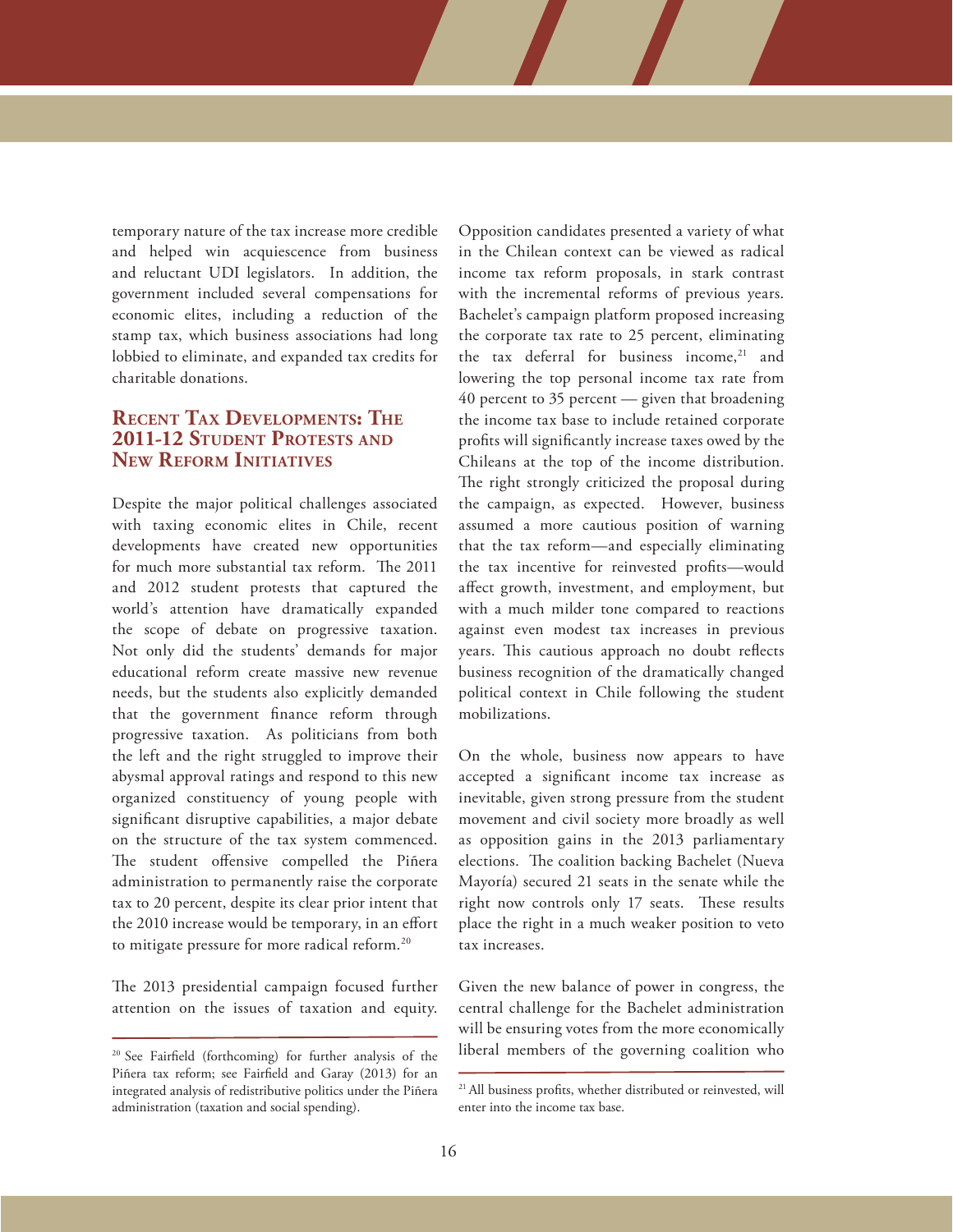may be less enthusiastic about the magnitude of the proposed reform and the elimination of the tax benefit for reinvested profits*.* While businessright opposition proved the largest obstacle to tax reform in the past, disagreements within the Concertación occasionally contributed as well (Fairfield forthcoming).

## **Conclusion**

The Concertación faced major obstacles to progressive income tax reform from 1990 to 2010, given the strength of business and the right; these powerful organized actors that sought to keep income taxes low. However, use of multiple reform strategies allowed governments to make some progress at the margins, particularly by restricting or eliminating tax benefits that disproportionately benefitted big business and upper-income taxpayers. These strategies have been used elsewhere in Latin America and beyond to increase taxation of economic elites (Fairfield 2013). Where organized business and right parties were weaker, these strategies have generally facilitated more significant reform.

The value of employing multiple reform strategies and pursuing incremental tax increases when opposition from societal actors and political parties is strong is a generalizable lesson that emerges from the Chilean cases examined in this paper. Reform strategies do not ensure success, yet the more strategies that can be simultaneously applied, the better the prospects. Consider Mexico, for example. In Mexico, linking to social spending has not been as effective as in Chile, in part due to citizens' perceptions that the state will not actually ensure that they receive the promised benefits (Elizondo 2013). Initiatives to broaden the VAT base to include food and medicine have thus far failed. Yet combining progressive, highly elite-targeted income tax increases and vertical equity appeals with linking to social spending

might garner greater public support, or at least acceptance—in the worst case, average citizens would be no worse off than at present. The obvious drawback, of course, is that economic elites would strongly oppose measures that aim to directly tax their income and wealth.

Reform strategies from the Concertación's traditional repertoire are sure to feature centrally in Chile's coming tax reform debate. At this early stage, the Bachelet administration's proposed tax reform has already been linked to financing investment in public education, equity appeals are well-formulated—the income tax measures are designed to increase the burden on the wealthiest Chileans by eliminating the favorable treatment of business income—and the modifications will be phased in gradually to assuage concerns over the impact on investment. Although it remains to be seen how significantly the executive branch will need to modify its reform proposal to secure approval in congress, it seems clear that Chile is now poised to enact by far its most substantial progressive income tax reform since the transition to democracy.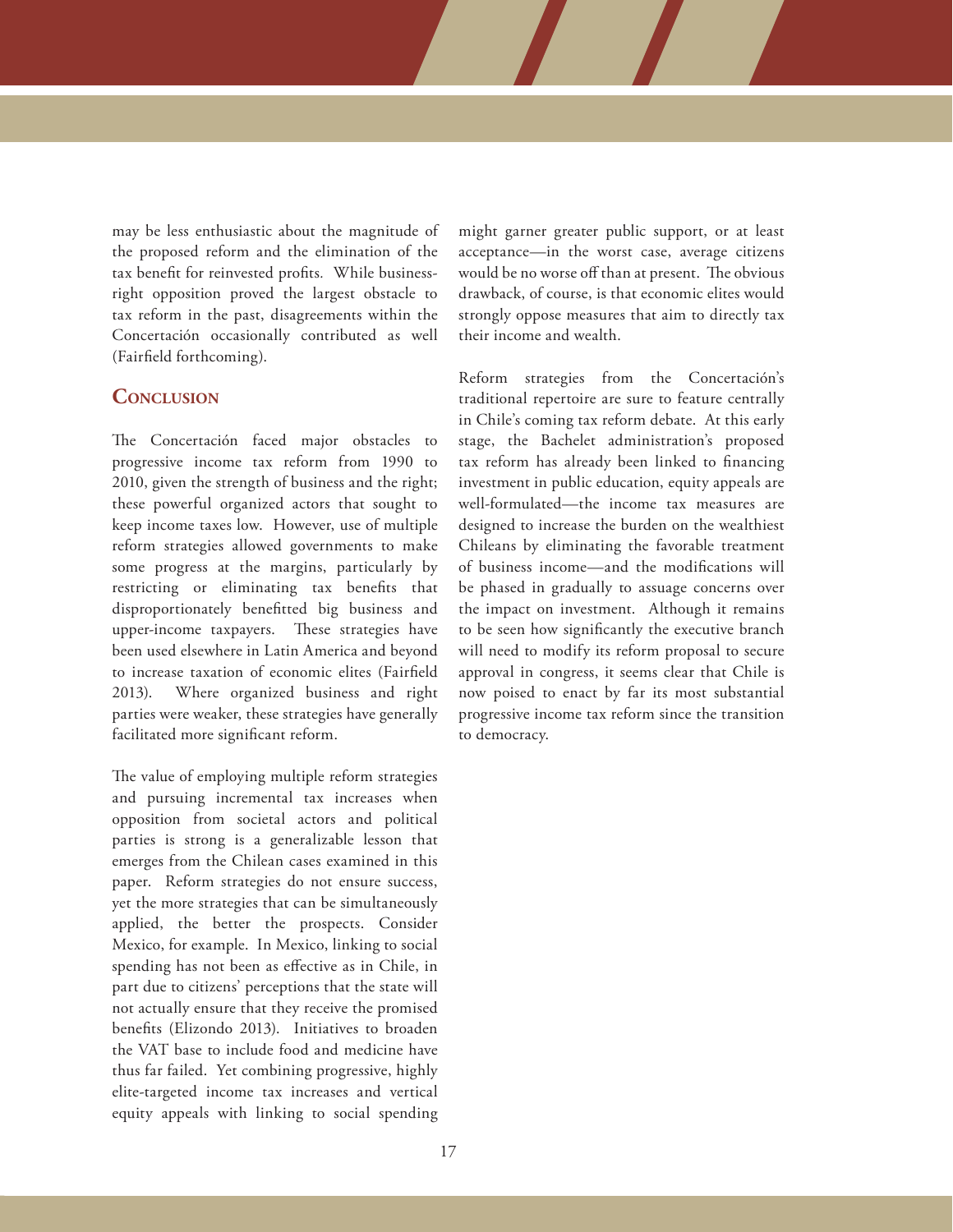## **References**

- Agostini, Claudio, Claudia Martínez and Barbara Flores. 2013. "Distributional Effects of Eliminating the Differential Tax Treatment of Business and Personal Income in Chile." CEPAL Review 108: 175-201.
- Ascher, William. 1984. *Scheming for the Poor: The Politics of Redistribution in Latin America*. Cambridge: Harvard University Press.
- Bergman, Marcelo. 2009. *Tax Evasion and the Rule of Law in Latin America: The Political Culture of Cheating and Compliance in Argentina and Chile.* Pennsylvania State University Press.
- Boylan, Delia. 1996. "Taxation and Transition: The Politics of the 1990 Chilean Tax Reform." *Latin American Research Review* 31, 1: 7-31.
- Castiglioni, Rossana.2005. *The Politics of Social Policy Change in Chile and Uruguay: Retrenchment versus Maintenance, 1973-1998.* New York: Routledge.
- Confederación de la Producción y del Comercio (CPC). 2001. "Observaciones de la CPC al Proyecto de Ley de Rebajo de Impuestos Personales y Compensaciones." Santiago, Chile.
- Elizondo, Carlos. 2014. "Progresividad y eficacia del gasto público en México: Precondición para una política recaudatoria efectiva." Wilson Center Latin American Program. Available online at <http://www.wilsoncenter.org/publication/PoliticaFiscalMexico>
- Etchemendy, Sebastián. 2004. "Models of Economic Liberalization," Ph.D dissertation, Department of Political Science, UC Berkeley.
- Fairfield, Tasha. 2010. "Business Power and Tax Reform: Taxing Income and Profits in Chile and Argentina." *Latin American Politics and Society* 52 (2): 37-71.
- –––––. 2013. "Going Where the Money Is: Strategies for Taxing Economic Elites in Unequal Democracies." *World Development* 47: 42-57.
- –––––. Forthcoming. *Private Wealth and Public Revenue in Latin America: Business Power and Tax Politics.* Book manuscript accepted for publication, Cambridge University Press.
- Fairfield, Tasha, and Candelaria Garay. 2013. "The Politics of Redistribution in Unequal Democracies: Unexpected Reforms under the Right in Chile,". Annual Meeting of the American Political Science Association, Chicago, Aug. 29-Sept.
- Fairfield, Tasha, and Michel Jorratt. 2014. "Top Income Shares, Business Profits, and Effective Tax Rates in Contemporary Chile: New Evidence from Tax Return Data." ICTD Working Paper 17, Institute of Development Studies, Sussex.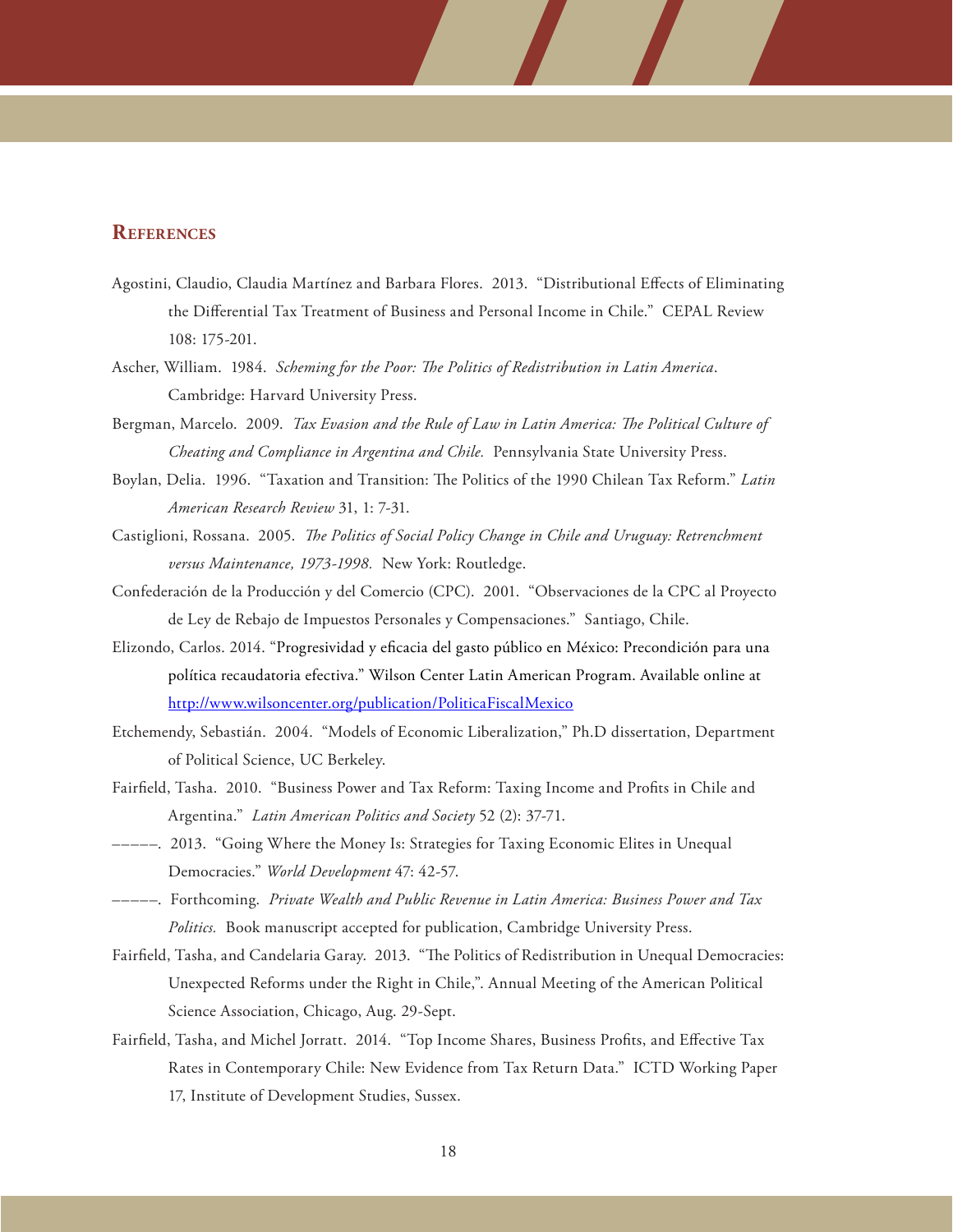- Flores-Macías, Gustavo. 2010. "Statist vs. Pro-market: Explaining Leftist Governments' Economic Policies in Latin America. *Comparative Politics*, 42(4), 413–433.
- Gibson, Edward. 1996. *Class and Conservative Parties.* Baltimore: Johns Hopkins University Press.
- Hacker, Jacob, and Paul Pierson. 2005. "Abandoning the Middle: The Bush Tax Cuts and the Limits of Democratic Control," *Perspectives on Politics* 3, No. 1 (March): 33-53.
- ––––––. 2010. "Winner-Take-All-Politics: Public Policy, Political Organization, and the Precipitous Rise of Top Incomes in the United States." *Politics and Society* 38 (2): 152-204.
- Huneeus, Carlos. 2003. "A Highly Institutionalized Party: Christian Democracy in Chile." In Scott Mainwaring and Timothy Scully, *Christian Democracy in Latin America*.
- Jacobs, Lawrence, and Robert Shapiro. 2000. *Politicians Don't Pander*. University of Chicago Press.
- Jorratt, Michel. 2009. "La Tributación Directa en Chile." Serie Macroeconomía del Desarrollo, 92. Cepal: Santiago, Chile.
- ––––––. 2012. "Gastos Tributarios y Evasión Tributaria en Chile." Working paper, Santiago, Chile.
- Luna, Juan Pablo. 2006. "Programmatic and Non-Programmatic Party-Voter Linkages in Two Institutionalized Party Systems: Chile and Uruguay in Comparative Perspective." Ph.D dissertation, Department of Political Science, University of North Carolina at Chapel Hill.
- ––––––. 2010. "Segmented Party Voter Linkages in Latin America: The Case of the UDI." *Journal of Latin American Studies* 42 (2): 325-356.
- Mahon, James. 2004. "Causes of Tax Reform in Latin America, 1977-95." *Latin American Research Review* 99, 1 (February): 3-30.
- Marcel, Mario. 1997. "Políticas Públicas en Democracia: El Caso de la Reforma Tributaria de 1990 en Chile." *Estudios Cieplan* 45 (June): 33-84.
- Navarette, Bernardo. 2005. "Un Centro Excéntrico: Cambio y Continuidad en la Democracia Cristiana, 1957-2005." *Política: Revista de Ciencia Política, Universidad de Chile* 45 (Spring): 109-146.
- Rius, Andrés. 2013. "The Uruguayan Tax Reform of 2006: Why Didn't It Fail?" Wilson Center Latin American Program. Available at [http://www.wilsoncenter.org/publication/Uruguay\\_](http://www.wilsoncenter.org/publication/Uruguay_Taxation_2013) [Taxation\\_2013.](http://www.wilsoncenter.org/publication/Uruguay_Taxation_2013)
- Schneider, Ben Ross. 2004. "Organizing Interests and Coalition in the Politics of Market Reform in Latin America." *World Politics* 56 no. 3 (April): 456-79.
- Schamis, Hector. 1999. "Distributional Coalitions and the Politics of Economic Reform in Latin America." *World Politics* 51 (January): 250.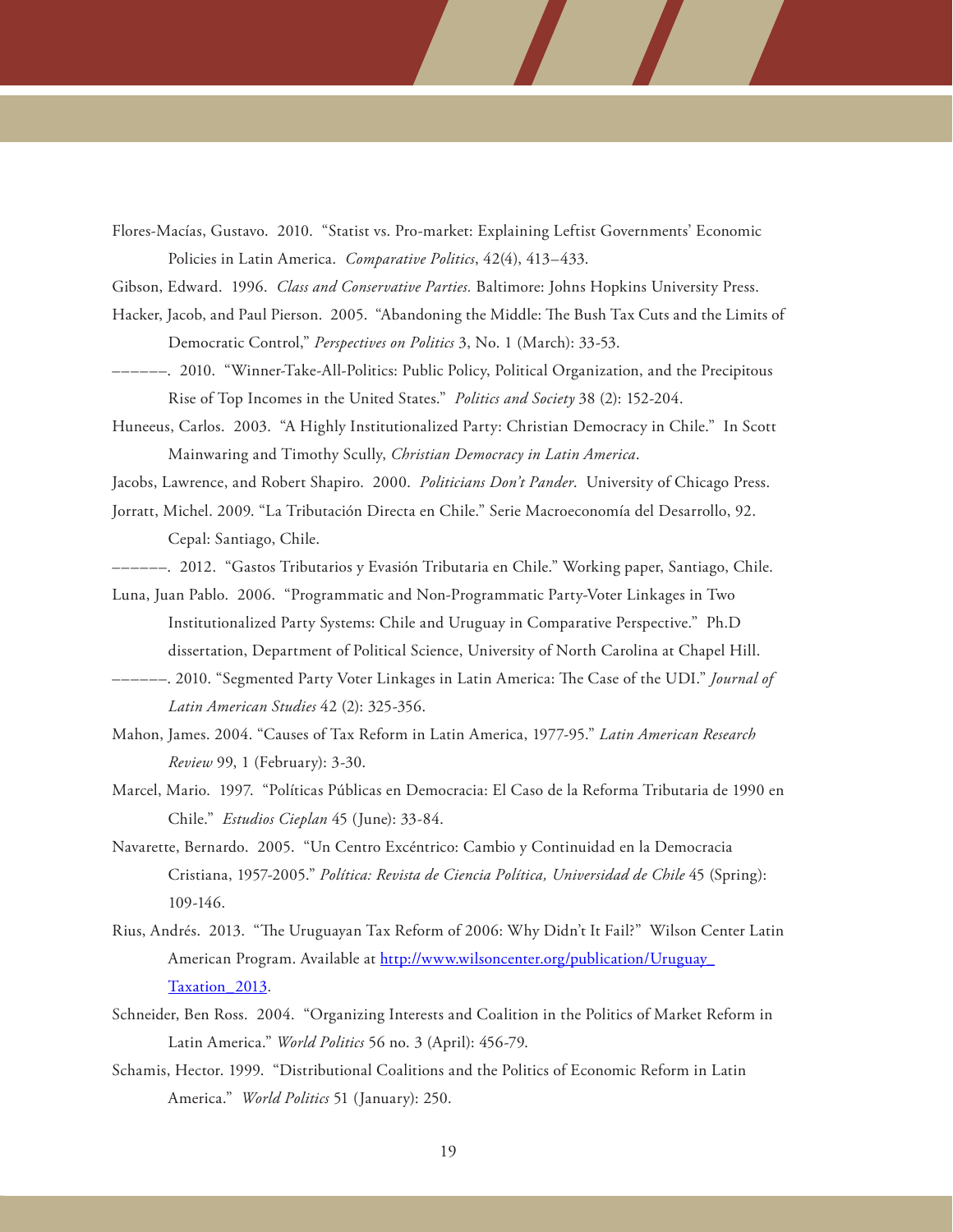- Servicio de Impuestos Internos (SII). 2000. "Propuesta de Reforma al Impuesto a la Renta." Santiago, Chile.
- –––––. 2004. "Informe de Gasto Tributario." Santiago, Chile. Siavelis, Peter. 2002. "Exaggerated Presidentialism and Moderate Presidents." In Scott Morgenstern and Benito Nacif, eds., *Legislative Politics in Latin America.* Cambridge University Press.
- Silva, Eduardo. 1996. *The State and Capital in Chile.* Boulder: Westview Press.
- –––––. 1997. "Business Elites, the State, and Economic Change in Chile." In Sylvia Maxfield and Ben Ross Schneider, eds., *Business and the State in Developing Countries.* Ithaca: Cornell University Press.
- –––––. 2002. "Capital and the Lagos Presidency: Business as Usual?" *Bulletin of Latin American Research* 12 (3): 339-357.

## **INTERVIEWS CITED**

- Boeninger, Edgardo. 2005. Former Minister of the General Secretariat of the Presidency and PDC senator (1998-2006). Santiago, Chile. November 14.
- CPC.a. 2005. Former President, Confederación de Producción y Comercio. Santiago, Chile. December 13.
- CPC.b 2007. General manager, Confederación de Producción y Comercio. Santiago, Chile. March 12.
- FDD. 2012. Fundación Democracia y Desarrollo, Santiago, Chile. Telephone interview.
- Finance Ministry A. 2007. Former Finance Minister (2000-05). Santiago, Chile. March 25.
- Finance Ministry B. 2005. Santiago, Chile. October 13.
- Finance Ministry C. 2005. Santiago, Chile. October 18.
- Foxley, Alejandro. Finance Minister (1990-94); PDC senator (1998-2006). Santiago, Chile. January 19, 2006.
- Lagos, Ricardo. 2006. Former Chilean President (2000-05). Berkeley, CA. September 20.
- Marcel, Mario. 2005. Budget Director, Finance Ministry (2000-2006). Santiago, Chile. December 28.
- Marfán, Manuel. 2005. Former Sub-Secretary of Finance (1994-99) and Finance Minister (1999-2000). October 25.
- Navia, Patricio. 2012. Santiago, Chile. June 25.
- UDI.a. 2005. Former UDI Senator. Santiago, Chile. November 28.
- UDI.b. 2005. UDI Deputy. Santiago, Chile. December 23.
- PDC. 2007. Christian Democratic Senator. Santiago, Chile. March 26.